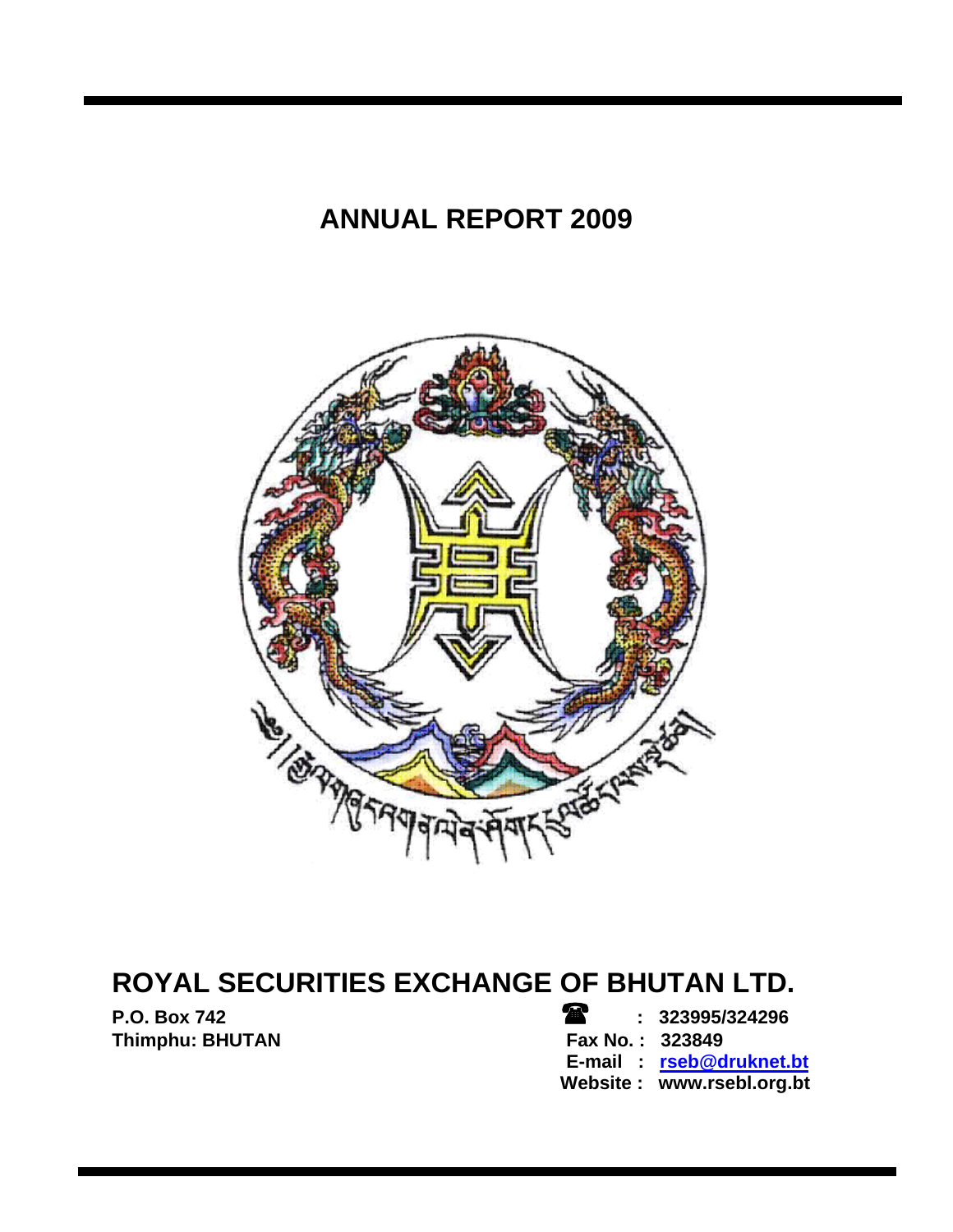# *CONTENTS*

# **1. BOARD OF DIRECTORS**

# **2. MANAGEMENT**

# **3. DIRECTORS' REPORT**

# **4. MARKET HIGHLIGHTS**

- Financial highlights of listed Companies
- Shareholding pattern
- Number of shareholders (year-wise)
- Comparison of Year-wise Market capitalization

#### → *Primary market*

- *Traded volume (table 6.1)*
- *Traded value (table 6.2)*

# → *Secondary market*

- *Traded volume (table 8.1)*
- *Traded value (table 8.2)*
- → *Dematerialization & Bonus issues*
- → *Market Prices*
- → *Securities record in the Depository*
- → *Dividend Records*
- → *Brokers' Performances.*
- → *Dividend Records*
- → *RMA Discount Bills*
- → *RGOB Bonds*

#### → **Financial Statement of RSEBL**

- *Balance Sheet.*
- *Profit and Loss Account*
- *Cash Flow*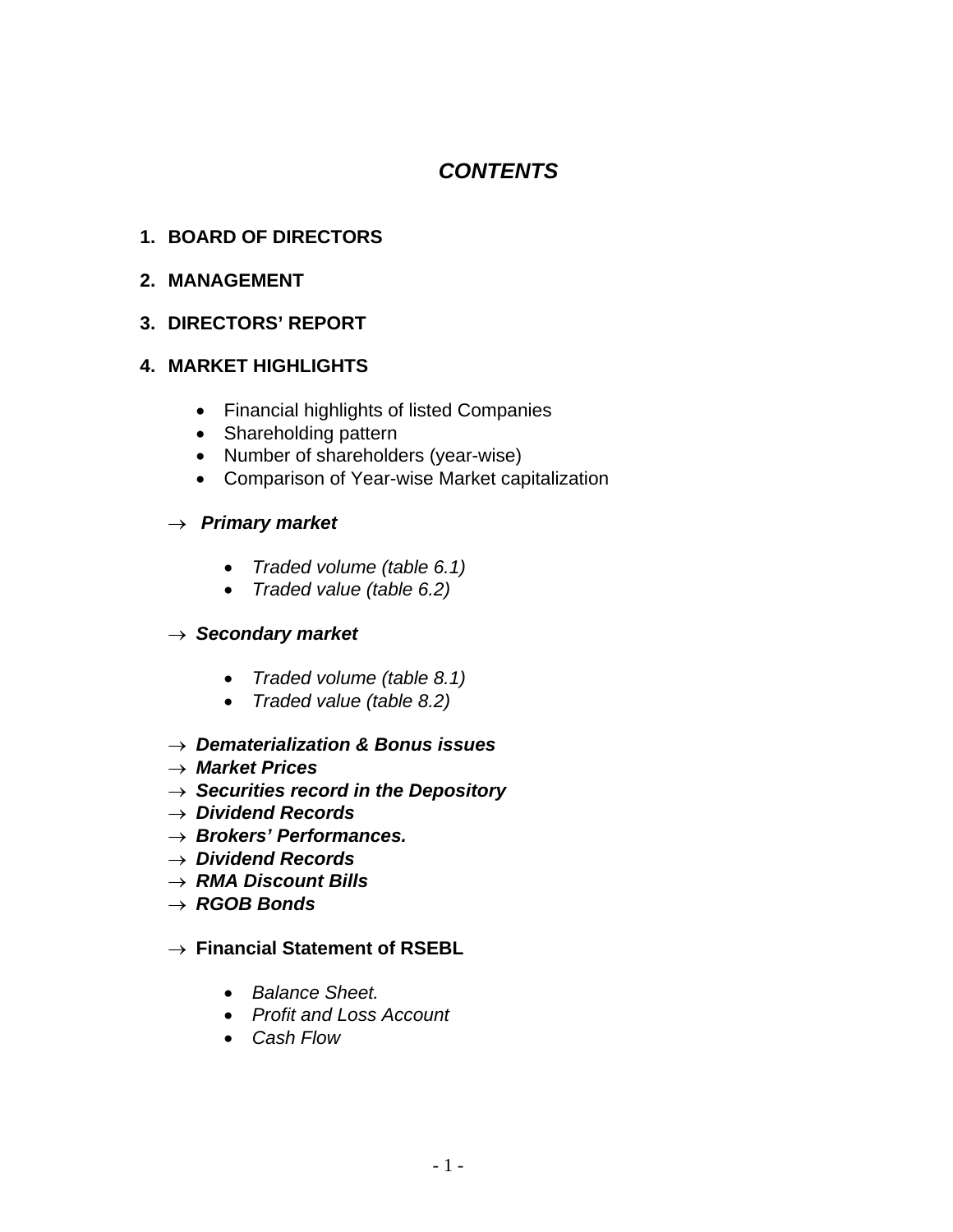# **1. BOARD OF DIRECTORS**

- 1. Mr. Daw Tenzin, Managing Director, Royal Monetary Authority Chairman
- 2. Mr. Kipchu Tshering, MD, Bhutan National Bank Ltd. Director
- 3. Mr. Nawang Gyetse, MD, Bhutan Development Finance Corp.Ltd. Director
- 4. Mr. Namgyal Lhendup, MD, Royal Insurance Corp. of Bhutan Ltd. Director
- 5. Mr. G.P Sharma, CEO, BOB Securities Ltd. Director
- 6. Mr. Sangay Wangdi, Director, Dept. of Trade, MoEA Director
- 7. Mr. Tashi Yezer, CEO, RSEBL Member Secretary

# **2. MANAGEMENT**

- 1. Mr. Tashi Yezer, CEO
- 2. Mr. Dophu Dorji, Manager
- 3. Mr. Nawang Lhendup, In-charge (Central Depository)
- 4. Ms. Khandu Wangmo, Programmer (Trading)
- 5. Mr. Pema Lhendup, Accountant
- 6. Mr. Dawa Dakpa, Research Officer
- 7. Mr. Kezang Dorji, Office Assistant
- 8. Mr. Dil Kumar Rai, Driver

#### **Brokerage Firms:**

| <b>RICB Securities Ltd.</b>                    | <b>BNB Securities Ltd.</b>                      |
|------------------------------------------------|-------------------------------------------------|
| C/o Royal Insurance Corporation of Bhutan Ltd. | C/o Bhutan National Bank Ltd.                   |
| Phuentsholing, Bhutan                          | Thimphu, Bhutan                                 |
| Tel # +975-2-322426/323993                     | Tel # +975-2-322765/322767                      |
| <b>BOB Securities Ltd.</b>                     | <b>Drook Securities Ltd.</b>                    |
| C/o Bank of Bhutan Ltd.                        | C/o Bhutan Development Finance Corporation Ltd. |
| Thimphu Branch, Bhutan                         | Thimphu, Bhutan                                 |
| Tel # +975-2-322622/322266                     | Tel # +975-2-322579/323425                      |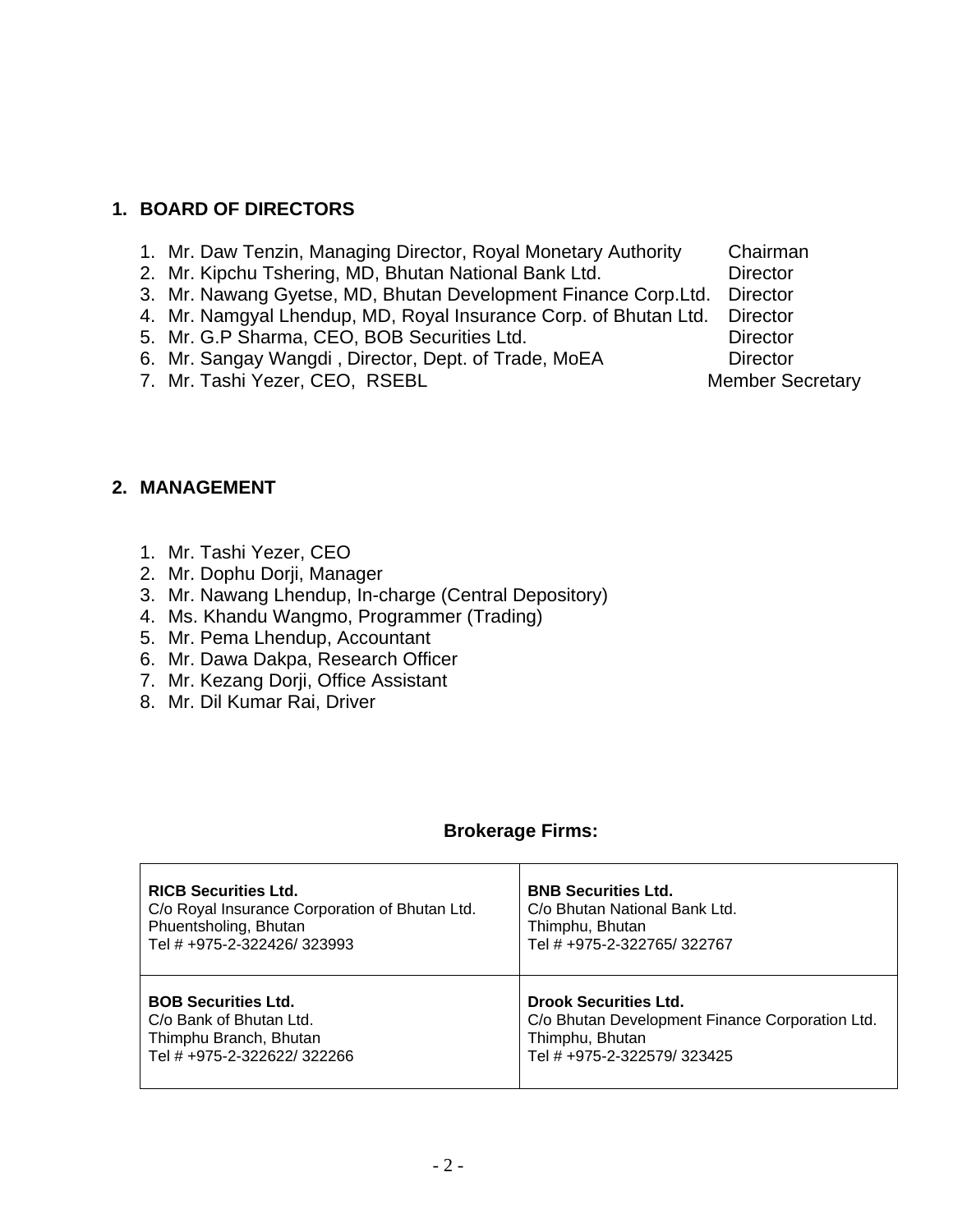# **Directors' Report 2009**

# **Background**

The Royal Securities Exchange of Bhutan Limited (RSEBL) was established as a non-profitmaking quasi-public organization, under the parenthood of the RMA in August 1993 with the objectives to encourage wider spread of share ownership in the enterprises, mobilize savings, raise capital for expansion of companies and create formal market in the Kingdom and to provide liquidity to the existing shareholders.

While the primary functions of the Exchange dedicates to carry out trading, clearing and settlement in the secondary market and listing of securities, it has also helped to develop the primary market, which in the past it remained underdeveloped and unregulated until the revision of the Companies Act of the Kingdom 2000.

Why has our market still remained at its infant stage is mainly due to the fact that the concept of the capital market is new not only to our investors but also to the policy makers. The limited history of investment knowledge coupled with absence of large business ventures undermined the role of capital market. Further, the absence of privatization and lack of availability of new products in the market also in some way hampered the growth of our capital market.

In spite of all the current issues, the investments in the securities market are seeing a steady growth. The Government's decision to divest the state owned companies, such as in PCAL, RICB, STCB, BTCL, BNB and KCL to public in the past contributed largely to the growth of our small capital market. Further, the Government in consultation with Royal Monetary Authority of Bhutan (RMA) brought into the market short term discount bills, Treasury Bills and Bonds that helped in the growth of the capital market.

Today, out of many registered companies in the Kingdom there are only 21 companies which have listed their securities on the RSEBL and are freely traded in the secondary market. Although, the market capitalization of the 21 companies have reached over Nu. 8.07 billion, in terms of total shareholding there are only over 17,000 public shareholders who hold less than 30 percent shares. The remaining 70 percent is either state owned or owned by the promoters who rarely transact in the secondary market.

As one of the initiative to deepen the capital market, the RMA has mandated all the financial institutions to divest 30 percent of its paid up capital to the general public, and with the proposal to issue licenses to new financial institutions the market is expected grow over the years. In the same way, if the Government decides to divest their holdings from the large state owned companies like Bhutan Telecom Corporation Ltd, Bhutan Power Corporation, Druk Air Corporation Ltd. etc. it could be expected that it will bring about a positive growth in the capital market.

Given the size of our market and lack of initiatives from the private enterprises, the number of market participants has remained the same over the years namely the four brokerage firms. These firms are the subsidiaries of the four financial institutions and despites incurring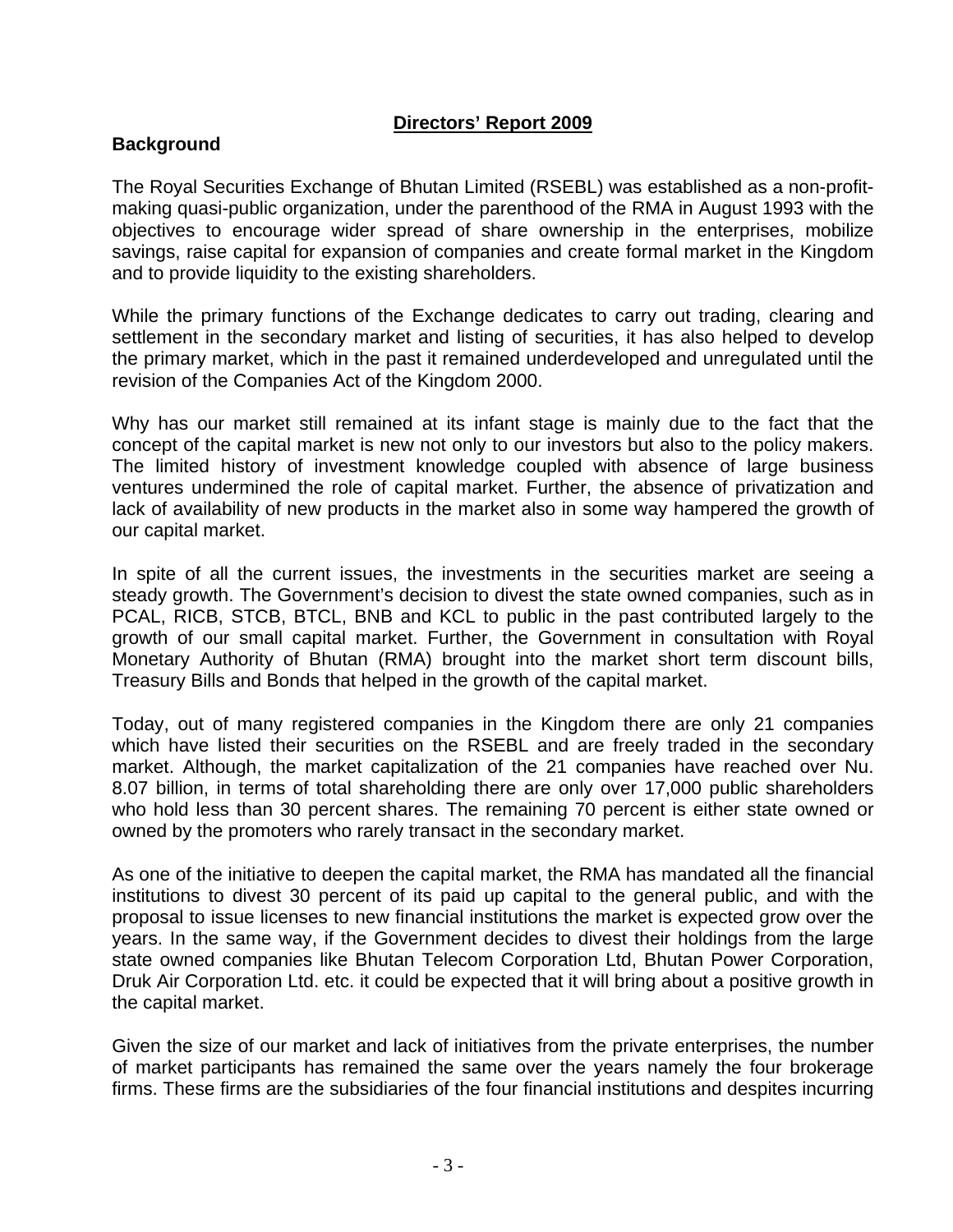regular losses, by virtue of being the member of the RSEBL these firms have continued to support the market by offering various brokerage services. It is expected that as and when the brokerage business picks up and become profitable, probably interest of the private firms would emerge to take up the business.

During 17th Annual General Meeting (AGM) the reports of the following activities of the Royal Securities Exchange of Bhutan Ltd. (RSEBL) have been recorded for the year ended December  $31<sup>st</sup>$  2009.

#### **1. Primary Market**

**a. Initial Public Offer**: Bhutan Insurance Ltd. (BIL) has floated 60% of its paid up shares (600,000 no. of shares) worth Nu. 60 million to the public in October 2009 and it was oversubscribed by 55%. The maximum numbers of share allotted to applicants were 669 shares each following which the over subscription funds were refunded within 15 working days by the executing broker.

#### **b. Promoters Equity**/**Private placement**

- **I.** During the same period the promoters' equity of BIL was traded through the facilities of the Exchange, a total of 400,000 shares were traded and the total outstanding paid up shares of the company is recorded in the automated system of the RSEBL. The record has been also updated in the Central Depository.
- II. Private placement of 270,000 shares of Druk Wang Alloys Ltd. as approved by the Registrar of Companies was traded at the RSEBL at its face value of Nu 100 per share on having received the money portion supported with bank statement in April 2009.

#### **c. Bonus issue**

A total of 1,582,232 bonus shares worth Nu. 158,223,200 were issued by simulated transaction and then updated in the RSEBL's record. Jigme Mining Corporation Ltd. issued 142,232 shares as bonus at the ratio 2:1 and similarly the Royal Insurance Corporation of Bhutan Ltd. issued 1,440,000 bonus shares at the ratio 1:1.5 during the year.

#### **d. Rights issue**

There was no rights issue being issued during the year.

#### **2. Secondary Market**

Transactions in the secondary market increased both in terms of volume and value from 77,123 shares amounting to Nu.30.04 million in 2008 to 261,983 shares worth Nu.132,354,458 during the year.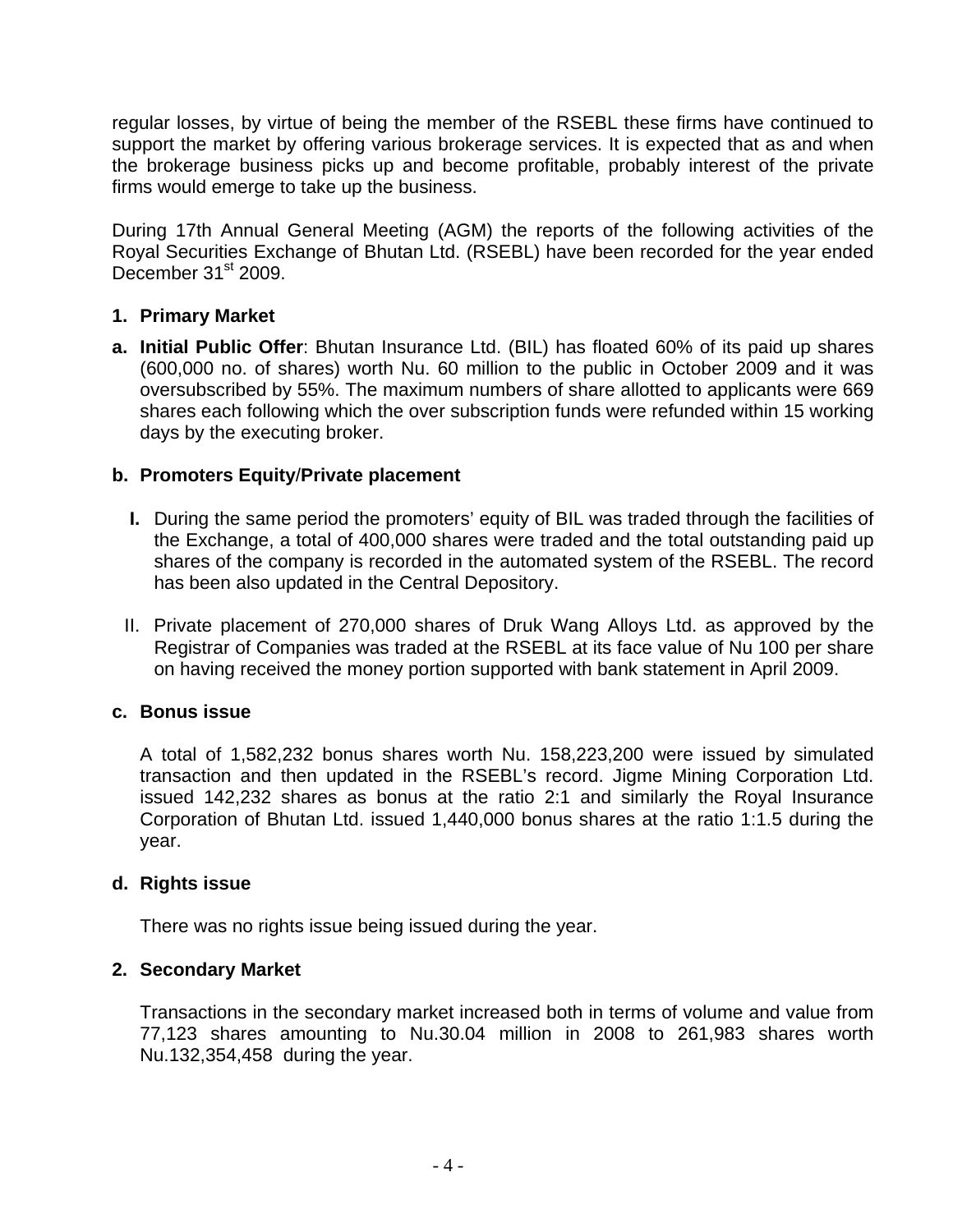#### **3. Overall Trading**

The year 2009 recorded an overall traded value (including IPOs, secondary trading, bonus issues) amounting to 3,114,215 shares worth Nu. 417.58 million as compared to 6,249,677shares amounting to Nu.648.36 million during the previous year.

#### **4. Market Capitalization**

As a result, market capitalization of the 21 listed companies increased significantly to Nu 8,067,971,843 compared to Nu.7,404.9 million as of 2008. This increase is largely attributed by the 2 new listings, issue of bonus shares by RICBL and JMCL and due to changes in the market prices of shares**.** 

#### **5. Number of Shareholders**

During the year the total number of shareholders has increased to 17,654 shareholders from 12,851 shareholders during the previous year. The increase was mainly due to public investment in Bhutan Insurance Ltd. shares.

# **6. New listing**

During year 2009 the following companies were listed on the RSEBL.

- I. Druk Ferro Alloys Ltd. (DFAL), in  $1<sup>st</sup>$  July 2009.
- II. Bhutan Insurance Ltd. in  $19<sup>th</sup>$  Nov. 2009

It might be recorded that although Druk Ferro Alloys Ltd. floated 30 percent in 2006 only it could not be listed on the RSEBL since public holding was on 9.1 percent. Since the company was keen to get listed on the Exchange it took a new step to issue further shares through private placement in 2008 following the poor response to its initial public offering. The promoters' equity portions were also recorded at the RSEBL.

| Year                 | <b>Description</b>                                   | No. of shares                 | <b>Amount in Nu.</b>                   |
|----------------------|------------------------------------------------------|-------------------------------|----------------------------------------|
| 2006<br>2008<br>2008 | IPO.<br>Private placement<br>Promoter equity trading | 407,530<br>371,645<br>850,955 | 40,753,000<br>37,164,500<br>85,095,500 |
|                      |                                                      | Total                         | 163,013,000                            |

Thus, having more than 47.80 percent in the hand of public DFAL was listed on the Exchange in 2009.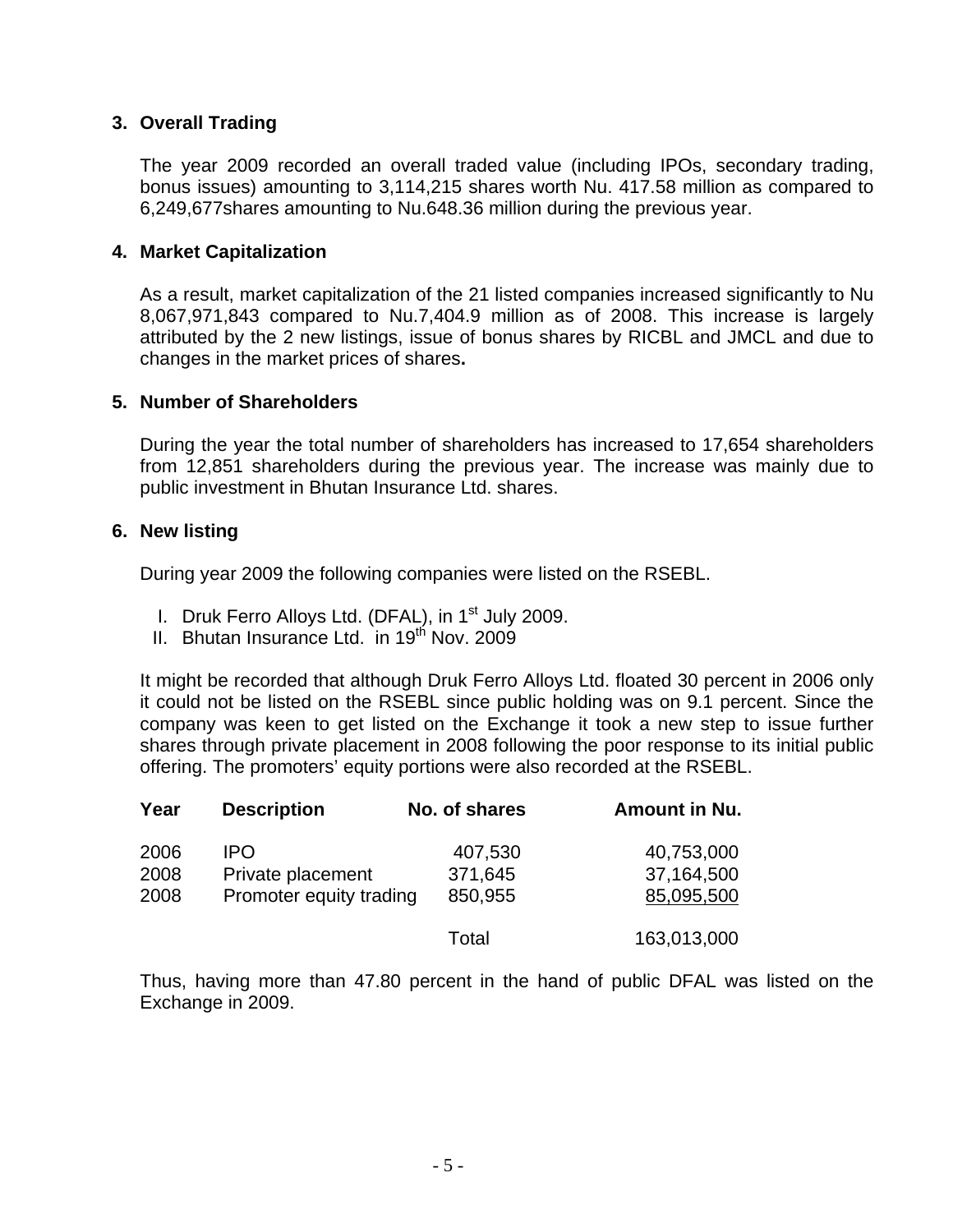## **7. Number of Listed companies**

With the listing of Bhutan Insurance Ltd and Druk Ferro Alloys Ltd the total number of companies listed on the Exchange increased to 21 during the year from 19 in the previous year.

#### **8. Market information**

For the benefit of the general public, the compilation of companies' information such as issued capital, face value, profits/loss, reserves and the calculation of book value, market value, earnings per share, and return on capital, debt equity ratio, dividend yields etc. are calculated and tabulated manually from the balance sheets of the respective listed companies, in the this report.

# **9. Bonds**

#### **a. Corporate Bonds**

During the year the Royal Insurance Corporation of Bhutan Ltd. issued the Corporate Bond of Nu. 500 million for the first time, by floating 500 units of corporate bond at the face value of Nu. 1000 per unit on  $5<sup>th</sup>$  August 2009. The bond was over subscribed by 20 percent with 23 participants. The bond was secured by the Book Debt of the company. The charges created have been maintained with the Registrar of Companies. The bond was subsequently listed on the Exchange but individual bond holders were restricted from trading in secondary market except for institutional investors.

#### **b. Government Bonds**

#### **Treasury bill**

To meet the short term budgetary deficit of the Government, RMA on behalf of Ministry of Finance issued treasury bills worth Nu.1,197.36 million during the year and the issue of T-bills substituted RMA discount bills.

#### **c. Coupon Payments for previous bonds**

As per its coupon payment schedules, the Central Depository (CD) has facilitated the half yearly coupon payments of Nu. 132.68 million to the existing bond holders.

# **d. Total outstanding Bonds**

Central Depository continues to hold a total Nu.1, 769.04 million worth of RGoB bonds on behalf of bond holders, which is due to mature on 2013 and 2014.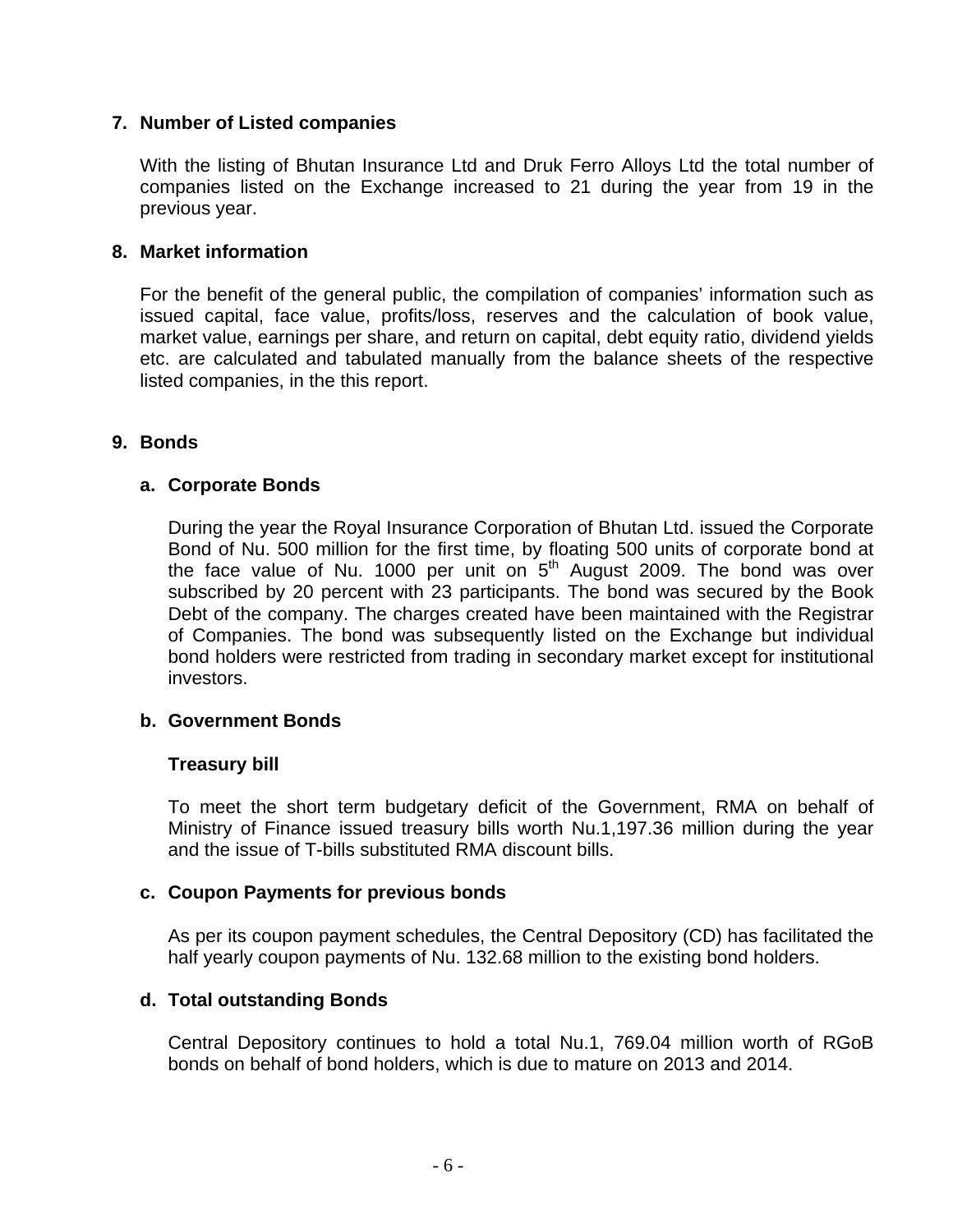#### **10. RMA Discount Bills**

During the year, the RSEBL traded a total of 5 series of 30 to 91days RMA Discount Bills aggregating to a total of Nu.4, 947.5 million as compared to Nu 7,892.21 million in the previous year. The Bills were issued within the rate of 4.5% to 6 percent per annum. In view of better investment opportunities offered by the RMA, many institutional investors and individuals shifted their capital from banks to these short term bills.

The RMA also changed the allotment system of the Bills from that of the purchase request of the commercial banks to be filled only after filling the bids of public and other institutional investors to the *Equity Model Allocation* where the smallest orders at the best prices are filled completely to avoid the banks' dominance.

Lately, the allocation for treasury bills, as per the RMA's guidelines, was to fill the best/lowest bids completely and distribute the remaining balance by the process of averaging out till no further balance remains.

#### **11. Overall Trading of Bills**

The overall trading of the Bills, since it's first trading in 1994 until 2009, amounted to Nu.43, 791.99 million as compared to Nu.38, 844.50 million in the previous year.

#### **12. Brokers Performance**

During the year 2009, out of the total traded securities, RICB Securities Ltd. traded 69.23 % followed by BNB securities Ltd. with 20.78 % and BoB Securities Ltd. with 9.99 %.

Drook Securities Ltd. has made no transaction for three consecutive years.

#### **13. Dematerialization**

Having completed the dematerialization in the past years in accordance to the Companies Act of the Kingdom 2000, the RSEBL now fully conducts scripless trading (without physical share certificate) based on the "trade confirmations" issued by the brokers.

#### **14. Trade Confirmation Note**

In the absence of physical share certificates in the market, trade confirmation issued by the brokers, continues to serve as prime evidence of share ownership of the listed companies. Until online trading is launched in the Bhutanese capital market, brokers are requested to continue collecting trade confirmations from sellers to avoid false claims. However, in the case of non-commercial transactions, the RSEBL endorses changes on the original Trade Confirmations and returns them to transferees as new beneficial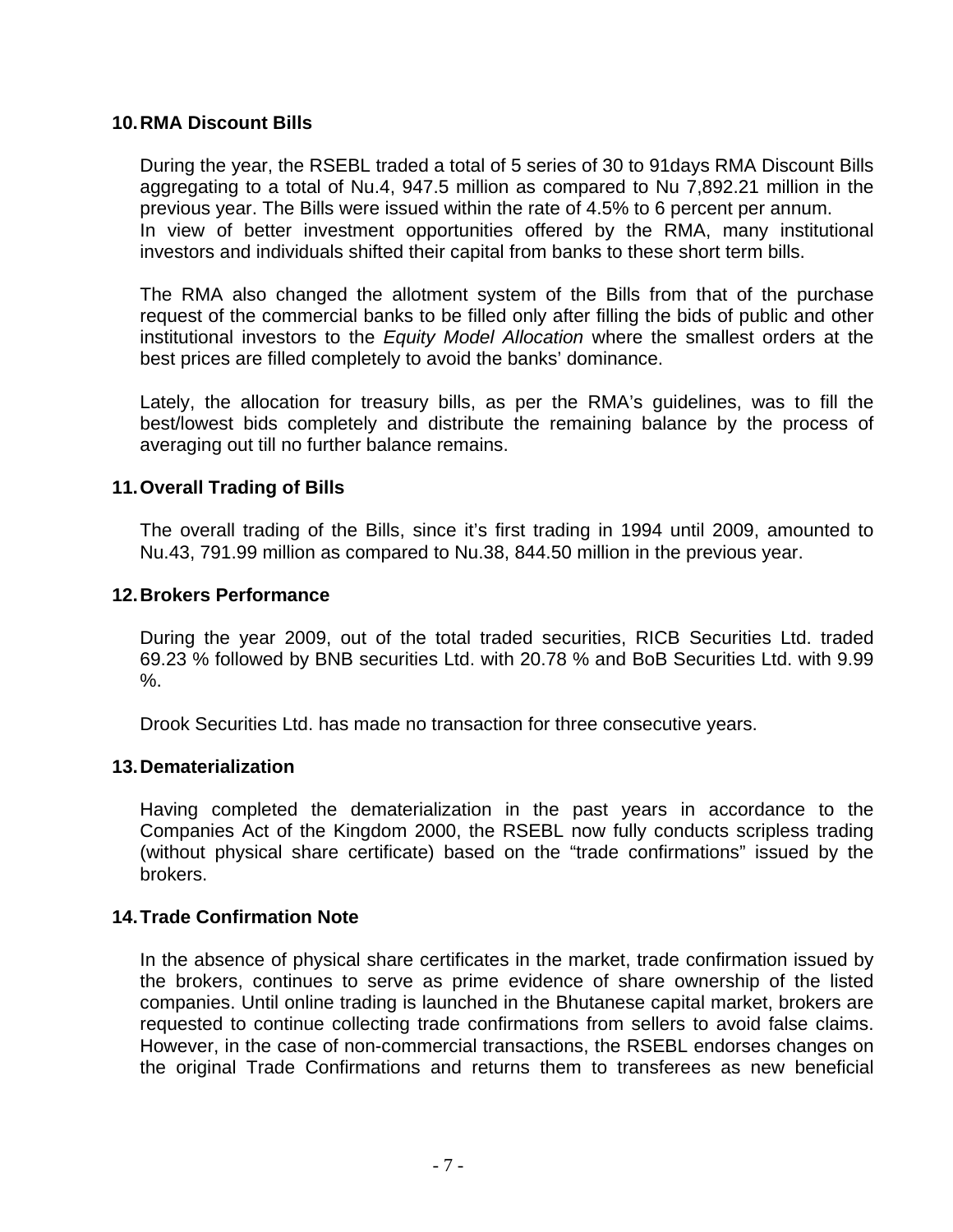owners. Any changes taken place are updated in the record of the brokers, Central Depository of the RSEBL and in the Register of the issuing companies.

#### **15. Non-Commercial Transaction**

The RSEBL permits transfer of share ownership in non-commercial transactions such as gifts, inheritance and other non-commercial transfers within the immediate family members being verified by the court.

During the year 2009, eighty two cases of non-commercial transfers of share ownership amounting to 49,472 shares worth Nu.4.95 million were transferred collecting a total fee of Nu.50, 962 only for the RSEBL.

#### **16. Central Depository**

The volume of securities deposited in the Central Depository grew by 20.05 percent, to 21,013,207 shares, from 16,800.845 shares in the previous year. This growth was mainly fueled by new listings and bonus issues.

The functions of the CD are very similar to that of the banking institutions except that CD deals in shares instead of cash for its clients.

The Central Depository system has proven to be of immense benefit to the capital market, facilitating timely settlement of trades within three business days (T+3) after the trade date.

#### **17. Human Resource Development**

During the year, Computer programmer of the Exchange attended 6 week's course on E-Learning Technology at Sri Lanka and Manager, Listing Division for one week's course on Training of Trainers at Mumbai.

#### **18. In-country-training for Broker**

Total of five new Brokers: two from Bank of Bhutan and one each from Bhutan National Bank, Royal Insurance Corporation of Bhutan and Bhutan Development Finance Corporation were given a one-month in-house brokers' training at the RSEBL during the year so that the financial institutions have enough manpower to handle the brokers' work load.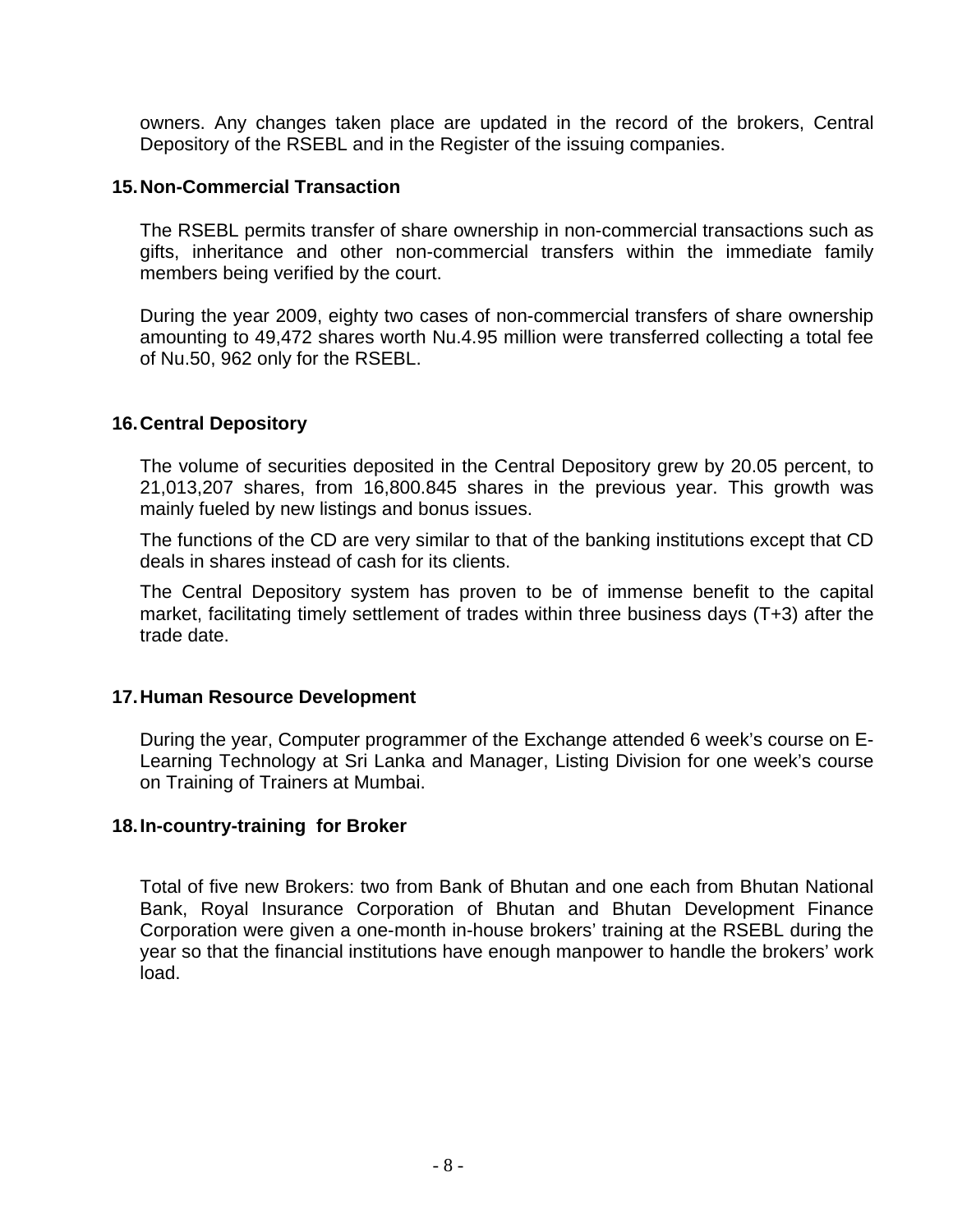#### **19. Revision of Fees**

In order to meet its growing expenditures the RSEBL has increased its fees by 50 percent with effect from 1<sup>st</sup> January 2010. The areas of fees increase cover listing fees and trading fees for both equity and short term bills.

#### **Audited Accounts 2009**

The annual accounts of the RSEBL as at 31<sup>st</sup> December 2009 were audited by M/s S.N. Mukherji & Company, Chartered Accountants, Kolkata, India**.** 

During the year the Exchange incurred a loss of Nu. 162,625.36 compared to a profit of Nu.2.5 million in 2008. Loss during the year is largely on account of salary revision of 25 percent that increased its additional expenditures by Nu.617, 967.00 during the year. In addition, the other **non-fixed** income such as fees from non commercial transactions, were less during the year compared to the previous year.

#### **20. Launch of RSEBL Website**

The RSEBL launched its Website (www.rsebl.org.bt), on  $2^{nd}$  September 2009. The website was developed as part of the technical assistance of the Asian Development Bank.

#### **21. Acknowledgment**

On behalf of the Royal Securities Exchange of Bhutan Limited, the Directors would like to take this opportunity to acknowledge appreciation to the listed companies, the Brokerage Firms, the Royal Monetary Authority and the Department of Industry, MoEA, for their continued support and co-operation.

Dated ……………… Chairman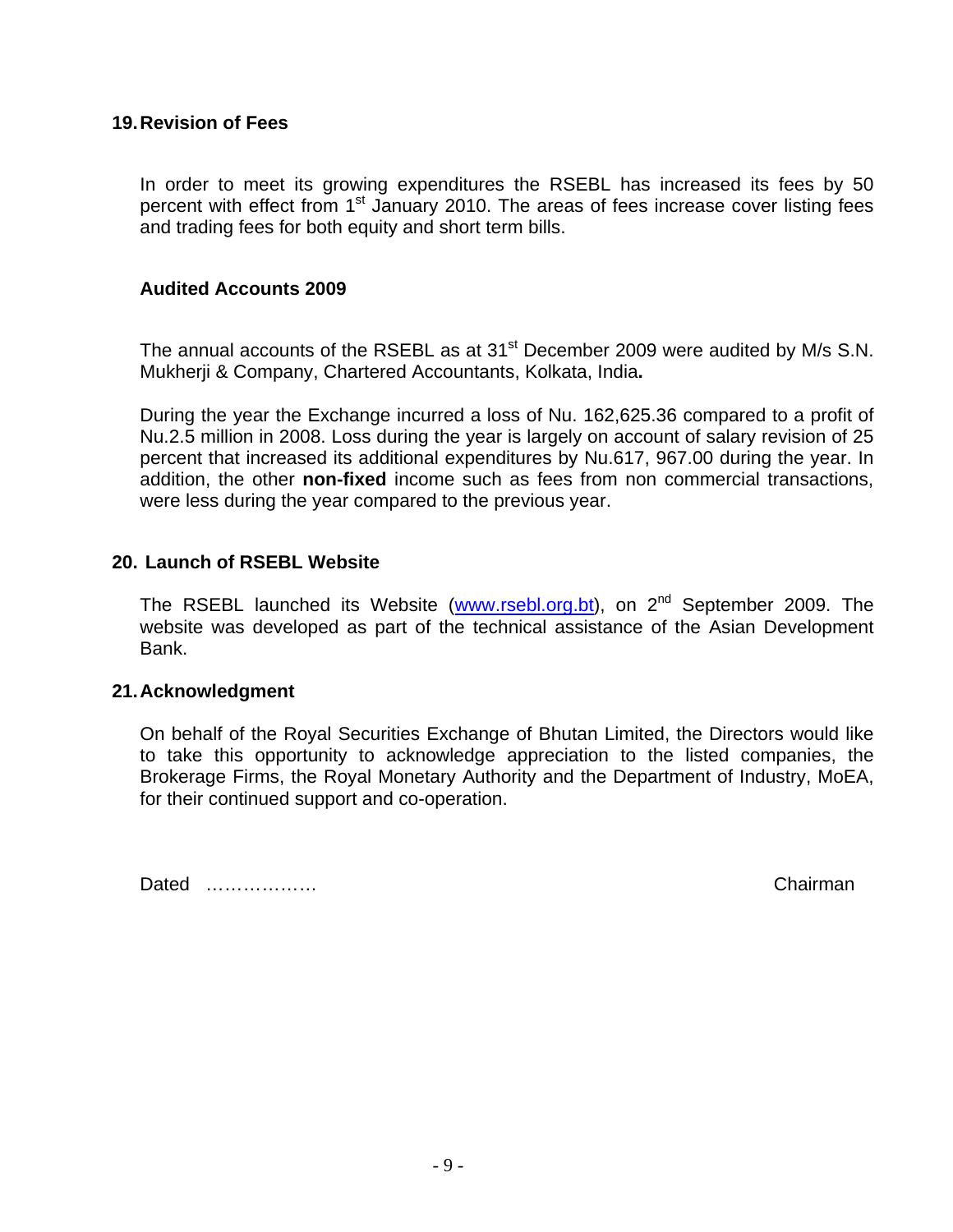# **Abbreviations for Listed Companies**

| 1 <sub>1</sub> | <b>BBPL</b>   |                              | <b>Bhutan Board Products Limited</b>               |
|----------------|---------------|------------------------------|----------------------------------------------------|
| 2.             | <b>BCCL</b>   |                              | <b>Bhutan Carbide &amp; Chemicals Limited</b>      |
| 3.             | <b>BFAL</b>   |                              | <b>Bhutan Ferro Alloys Limited</b>                 |
|                | 4. BDL        | -                            | Bhutan Dairy & Agro Products Limited               |
| 5.             | <b>BNB</b>    | -                            | <b>Bhutan National Bank Limited</b>                |
|                | 6. BPCL       | -                            | <b>Bhutan Polymers Company Limited</b>             |
|                | 7. BTCL       | $\overline{\phantom{a}}$     | <b>Bhutan Tourism Corporation Limited</b>          |
|                | 8. BTL        |                              | <b>Bhutan Times Limited</b>                        |
|                | 9. DPCL       | $\overline{\phantom{a}}$     | Druk Petroleum Corporation Limited                 |
|                | 10. DPOP      |                              | Druk Plaster & Chemicals Limited                   |
|                | 11. DWAL      | $\overline{\phantom{a}}$     | Druk Wang Alloys Limited                           |
|                | 12. DSML      |                              | <b>Druk Mining Limited</b>                         |
|                | 13.DSCL       |                              | <b>Druk Satair Corporation Limited</b>             |
|                | 14.EBCC       |                              | S.D Eastern Bhutan Coal Company Limited            |
|                | <b>15.KCL</b> | $\qquad \qquad \blacksquare$ | <b>Kuensel Corporation Limited</b>                 |
|                | 16. PCAL      |                              | Penden Cement Authority Limited                    |
|                | 17. RICBL     | ۰                            | Royal Insurance Corporation of Bhutan Limited      |
|                | 18.STCB       |                              | <b>State Trading Corporation of Bhutan Limited</b> |
|                | 19. JMCL      |                              | Jigme Mining Corporation Limited                   |
|                | 20. DFAL      |                              | <b>Druk Ferro Alloys Limited</b>                   |
|                | 21. BIL       |                              | <b>Bhutan Insurance Limited</b>                    |

#### *Disclaimer:*

*The materials provided here are for general information purposes only. While every effort is being made to ensure the accuracy and completeness of information, the Exchange makes no guarantee and assumes no liability for any error or omissions of the information provided herein. Also, no one may use the information as the basis for any claim, demand or cause of action.*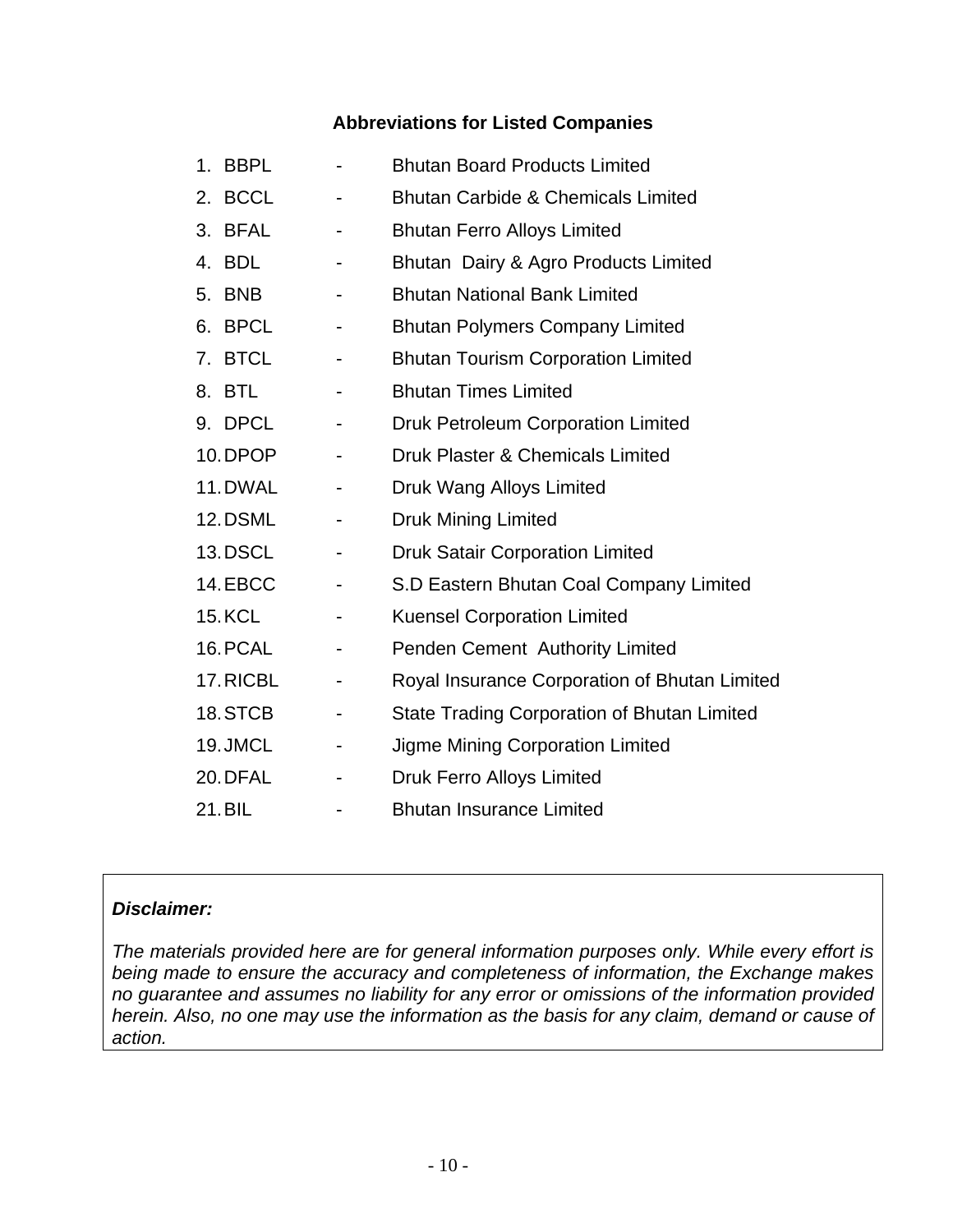|  | Table |  |  |  |
|--|-------|--|--|--|
|--|-------|--|--|--|

| Company/        |      |                        |                 |                                |                   | Face<br>Value  |                   | <b>Market</b> | Dividend                 | <b>Book</b> | Earnings         | Price<br>earnings | Returns<br>On | Dividend                 | Debt<br>Equity |
|-----------------|------|------------------------|-----------------|--------------------------------|-------------------|----------------|-------------------|---------------|--------------------------|-------------|------------------|-------------------|---------------|--------------------------|----------------|
| year of listing | Year | <b>Paid Up Capital</b> | <b>P/Shares</b> | <b>Reserves</b>                | <b>Net Profit</b> | (IPO)          | <b>Debt</b>       | Price         | (%)                      | Value       | <b>Per Share</b> | Ratio             | Capital       | Yield                    | Ratio          |
| <b>BBPL</b>     | 2005 | 140,001,400.00         | 1,400,014       |                                | 31,686,739.90     | 100            | ä,                | 90.00         | 15.00                    | 120.49      | 22.63            | 3.98              | 0.19          | 16.67                    | ä,             |
| 1993            | 2006 | 140,001,400.00         | 1,400,014       | 28,692,255.65<br>39,953,012.88 | 32,260,967.23     | 100            | ä,                | 100.00        | 15.00                    | 128.54      | 23.04            | 4.34              | 0.18          | 15.00                    | ä,             |
|                 | 2007 | 140,001,400.00         | 1,400,014       | 62,663,804.14                  | 29,710,861.26     | 100            | ÷,                | 100.00        | 5.00                     | 144.76      | 21.22            | 4.71              | 0.15          | 5.00                     | $\omega$       |
|                 | 2008 | 140,001,400.00         | 1,400,014       | 67,250,213.02                  | 12,986,492.88     | 100            | $\blacksquare$    | 140.00        | 6.00                     | 148.04      | 9.28             | 15.09             | 0.06          | 4.29                     | ÷.             |
|                 | 2009 | 140,001,400.00         | 1,400,014       | 79,470,750.67                  | 33,220,747.65     | 100            |                   | 140.00        | 15.00                    | 156.76      | 23.73            | 5.90              | 0.15          | 10.71                    | $\omega$       |
|                 |      |                        |                 |                                |                   |                |                   |               |                          |             |                  |                   |               |                          |                |
| <b>BCCL</b>     | 2005 | 100,000,000.00         | 100,000         | 430,016,551.11                 | 56,427,535.56     | 1,000          | 92,000,000.00     | 6,000.00      | 25.00                    | 5,300.17    | 564.28           | 10.63             | 0.11          | 4.17                     | 0.92           |
| 1993            | 2006 | 100,000,000.00         | 100,000         | 441,868,141.22                 | 23,755,819.89     | 1,000          | 259,950,654.44    | 6,000.00      | 15.00                    | 5,418.68    | 237.56           | 25.26             | 0.04          | 2.50                     | 2.60           |
|                 | 2007 | 100,000,000.00         | 1,000,000       | 466,492,071.83                 | 46,100,929.33     | 100            | 252,572,619.87    | 600.00        | 15.00                    | 566.49      | 46.10            | 13.01             | 0.08          | 2.50                     | 2.53           |
|                 | 2008 | 100,000,000.00         | 1,000,000       | 470,986,360.07                 | 14,494,288.24     | 100            | 264, 169, 735. 11 | 800.00        | 10.00                    | 570.99      | 14.49            | 55.19             | 0.03          | 1.25                     | 2.64           |
|                 | 2009 | 100,000,000.00         | 1,000,000       | 377,217,014.65                 | (88, 173, 035.27) | 100            | 222,674,738.90    | 900.00        | $\sim$                   | 477.22      | (88.17)          | (10.21)           | (0.18)        |                          | 2.23           |
| <b>BDL</b>      | 2005 | 14,092,900.00          | 140,929         | ä,                             | (4,357,351.62)    | 100            | 38,775,864.34     | 100.00        | $\blacksquare$           | 100.00      | (30.92)          | (3.23)            | (0.31)        | ä,                       | 2.75           |
| 1994            | 2006 | 14,092,900.00          | 140,929         | ä,                             | (29, 807, 666.81) | 100            | 104,848,990.25    | 100.00        | $\omega$                 | 100.00      | (211.51)         | (0.47)            | (2.12)        |                          | 7.44           |
|                 | 2007 | 14,092,900.00          | 140,929         | $\blacksquare$                 | (27,018,813.09)   | 100            | 138,074,363.34    | 100.00        | $\blacksquare$           | 100.00      | (191.72)         | (0.52)            | (1.92)        | $\overline{\phantom{a}}$ | 9.80           |
|                 | 2008 | $\sim$                 | ÷.              | ä,                             |                   | $\omega$       |                   | ٠             | ÷                        | ٠           |                  |                   | $\mathbf{r}$  | $\overline{a}$           | $\sim$         |
|                 | 2009 |                        |                 |                                |                   | $\blacksquare$ |                   |               | $\blacksquare$           | $\sim$      |                  |                   | $\sim$        |                          | $\sim$         |
| <b>BFAL</b>     | 2005 | 150,000,000.00         | 1,500,000       | 287,533,298.36                 | 33,191,062.05     | 100            | 394,909,478.36    | 510.00        | $\sim$                   | 291.69      | 22.13            | 23.05             | 0.08          | ÷                        | 2.63           |
| 1995            | 2006 | 150,000,000.00         | 1,500,000       | 304,929,383.20                 | 49,281,452.00     | 100            | 845,734,823.99    | 510.00        | 15.00                    | 303.29      | 32.85            | 15.52             | 0.11          | 2.94                     | 5.64           |
|                 | 2007 | 150,000,000.00         | 1,500,000       | 297,985,168.58                 | 1,114,040.56      | 100            | 798,573,431.91    | 510.00        | $\omega$                 | 298.66      | 0.74             | 686.69            | 0.00          |                          | 5.32           |
|                 | 2008 | 150,000,000.00         | 1,500,000       | 493,995,958.45                 | 278,510,789.87    | 100            | 631,757,563.39    | 550.00        | 40.00                    | 429.33      | 185.67           | 2.96              | 0.43          | 7.27                     | 4.21           |
|                 | 2009 | 150,000,000.00         | 1,500,000       | 464,422,177.35                 | 90,426,218.90     | 100            | 589,449,390.52    | 550.00        | 50.00                    | 409.61      | 60.28            | 9.12              | 0.15          | 9.09                     | 3.93           |
| <b>BNB</b>      | 2005 | 119,008,000.00         | 1,190,080       | 638,856,207.44                 | 151,638,368.27    | 100            | 6,424,627,251.87  | 650.00        | 70.00                    | 636.82      | 127.42           | 5.10              | 0.20          | 10.77                    | 53.98          |
| 1996            | 2006 | 119,008,000.00         | 1,190,080       | 705,575,870.02                 | 191,761,570.20    | 100            | 8,622,910,434.81  | 650.00        | 100.00                   | 692.88      | 161.13           | 4.03              | 0.23          | 15.38                    | 72.46          |
|                 | 2007 | 119,008,000.00         | 1,190,080       | 902,709,750.00                 | 249,544,948.43    | 100            | 8,614,753,014.90  | 805.00        | 40.00                    | 858.53      | 209.69           | 3.84              | 0.24          | 4.97                     | 72.39          |
|                 | 2008 | 355,517,500.00         | 3,555,175       | 933, 135, 258.58               | 310,349,596.02    | 100            | 14,601,360,500.74 | 400.00        | 28.50                    | 362.47      | 87.30            | 4.58              | 0.24          | 7.13                     | 41.07          |
|                 | 2009 | 355,517,500.00         | 3,555,175       | 1,098,082,013.62               | 266,269,242.54    | 100            | 21,657,989,114.83 | 400.00        | 28.50                    | 408.87      | 74.90            | 5.34              | 0.18          | 7.13                     | 60.92          |
| <b>BPCL</b>     | 2005 | 24,933,400.00          | 249,334         | 21,007,099.46                  | 8,033,488.77      | 100            | 32,199,091.14     | 240.00        | 20.00                    | 184.25      | 32.22            | 7.45              | 0.17          | 8.33                     | 1.29           |
| 1997            | 2006 | 24,933,400.00          | 249,334         | 24,123,697.57                  | 9,349,948.11      | 100            | 25,785,366.37     | 100.00        | 25.00                    | 196.75      | 37.50            | 2.67              | 0.19          | 25.00                    | 1.03           |
|                 | 2007 | 24,933,400.00          | 249,334         | 32,151,902.03                  | 8,028,204.46      | 100            | 14,707,218.71     | 100.00        | $\sim$                   | 228.95      | 32.20            | 3.11              | 0.14          |                          | 0.59           |
|                 | 2008 | 24,933,400.00          | 249,334         | 33,937,059.02                  | 8,018,506.99      | 100            | 22,234,896.17     | 100.00        | 25.00                    | 236.11      | 32.16            | 3.11              | 0.14          | 25.00                    | 0.89           |
|                 | 2009 | 24,933,400.00          | 249,334         | 36,284,797.86                  | 11,074,428.19     | 100            | 17,700,271.86     | 100.00        | 35.00                    | 245.53      | 44.42            | 2.25              | 0.18          | 35.00                    | 0.71           |
|                 |      |                        |                 |                                |                   |                |                   |               |                          |             |                  |                   |               |                          |                |
| <b>BTCL</b>     | 2005 | 20,940,000.00          | 20,940          | 37,064,484.94                  | 13,083,601.96     | 1,000          | 41,022,309.00     | 1,701.00      | $\sim$                   | 2,770.03    | 624.81           | 2.72              | 0.23          |                          | 1.96           |
| 1994            | 2006 | 20,940,000.00          | 209,400         | 38,683,316.39                  | 11,223,589.91     | 100            | 61,587,641.00     | 170.00        | 20.00                    | 284.73      | 53.60            | 3.17              | 0.19          | 11.76                    | 2.94           |
|                 | 2007 | 20,940,000.00          | 209,400         | 52,462,810.61                  | 11,031,785.23     | 100            | 59,503,614.00     | 170.00        | $\overline{\phantom{a}}$ | 350.54      | 52.68            | 3.23              | 0.15          |                          | 2.84           |
|                 | 2008 | 20,940,000.00          | 209,400         | 70,573,062.40                  | 25,255,207.77     | 100            | 51,541,145.00     | 301.00        | 30.00                    | 437.03      | 120.61           | 2.50              | 0.28          | 9.97                     | 2.46           |
|                 | 2009 | 20,940,000.00          | 209,400         | 81,558,743.27                  | 10,942,239.43     | 100            | 43,921,140.99     | 301.00        |                          | 489.49      | 52.26            | 5.76              | 0.11          |                          | 2.10           |

1. Book Value = Cap. + Reserves / No. of Shares 2. EPS = Net Profit/ No. of shares

3. PE Ratio = Market Price / EPS 4. Return on Capital = Net Profit / Equity + Reserves

5. Div. Yield = Div. per share X 100 / MP per share 6. Debt Equity Ratio = Debt / Paid Up Capital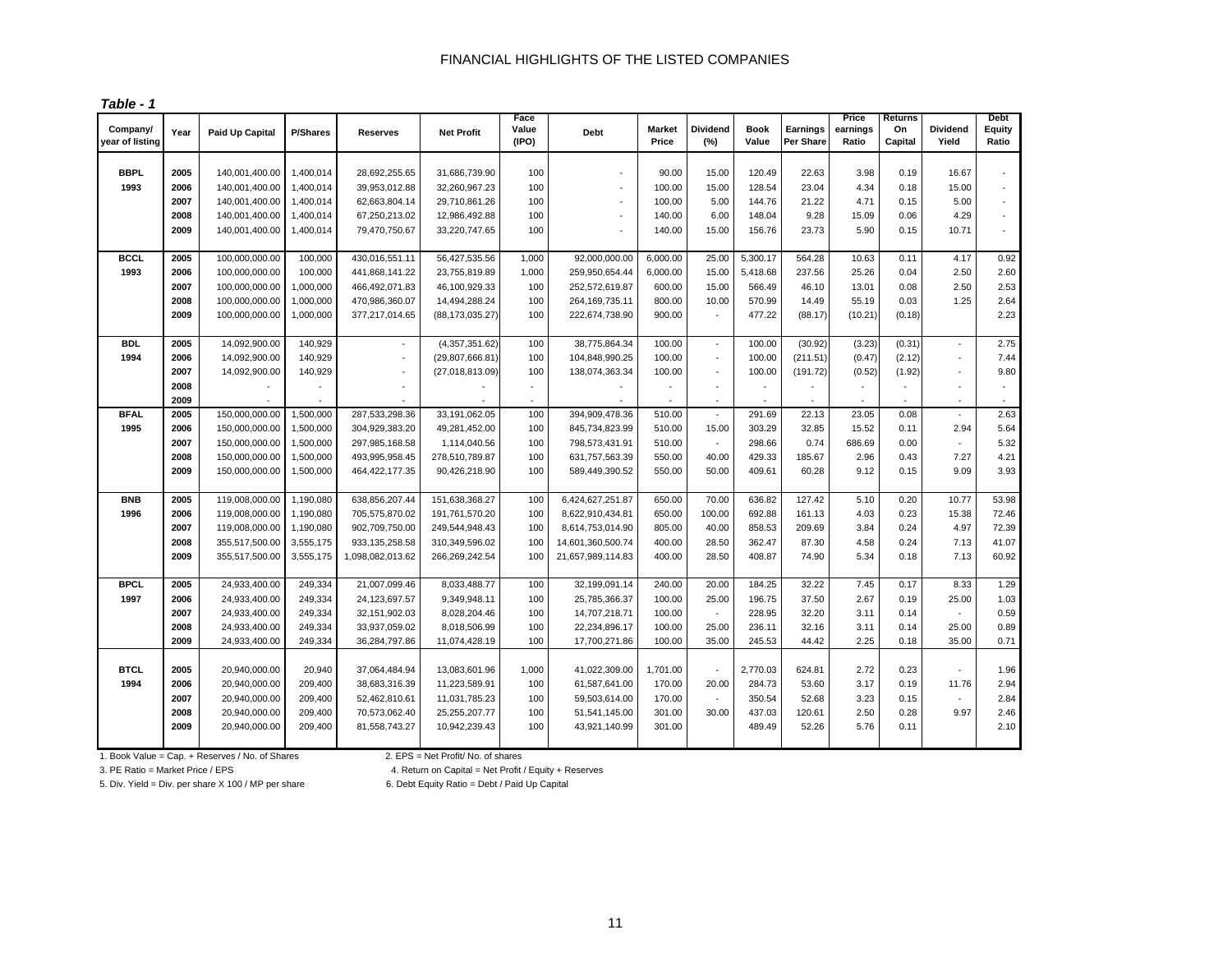| Table - 1, Continued |  |  |
|----------------------|--|--|
|----------------------|--|--|

| Company/        | Year | Paid Up Capital | P/Shares  | <b>Reserves</b>      | <b>Net Profit</b> | Face<br>Value | <b>Debt</b>              | <b>Market</b> | <b>Dividend</b>          | <b>Book</b> | Earnings  | Price<br>earnings | Returns<br>On | <b>Dividend</b>          | Debt<br>Equity              |
|-----------------|------|-----------------|-----------|----------------------|-------------------|---------------|--------------------------|---------------|--------------------------|-------------|-----------|-------------------|---------------|--------------------------|-----------------------------|
| year of listing |      |                 |           |                      |                   | (IPO)         |                          | Price         | (%)                      | Value       | Per Share | Ratio             | Capital       | Yield                    | Ratio                       |
| <b>DPCL</b>     | 2005 | 6,237,000.00    | 62,370    |                      | (368, 312.34)     | 100           | 29,393,391.98            | 120.00        | $\sim$                   | 100.00      | (5.91)    | (20.32)           | (0.06)        | $\overline{\phantom{a}}$ | 4.71                        |
| 1995            | 2006 | 6,237,000.00    | 62,370    | $\overline{a}$       | 514,847.50        | 100           | 31,637,808.68            | 120.00        | $\sim$                   | 100.00      | 8.25      | 14.54             | 0.08          | $\sim$                   | 5.07                        |
|                 | 2007 | 6,237,000.00    | 62,370    | $\blacksquare$       | (179, 751.11)     | 100           | 31,523,896.11            | 120.00        | $\sim$                   | 100.00      | (2.88)    | (41.64)           | (0.03)        | $\sim$                   | 5.05                        |
|                 | 2008 | 6,237,000.00    | 62,370    |                      | 1,556,435.48      | 100           | 33,962,527.91            | 120.00        | $\overline{\phantom{a}}$ | 100.00      | 24.95     | 4.81              | 0.25          |                          | 5.45                        |
|                 | 2009 | 6,237,000.00    | 62,370    | $\ddot{\phantom{1}}$ | 2,670,566.91      | 100           | 30,361,225.79            | 120.00        | $\sim$                   | 100.00      | 42.82     | 2.80              | 0.43          | ÷,                       | 4.87                        |
|                 |      |                 |           |                      |                   |               |                          |               |                          |             |           |                   |               |                          |                             |
| <b>DPOP</b>     | 2005 | 10,000,000.00   | 100,000   | 1,000,513.00         | 1,960,350.00      | 100           | 23,696,799.00            | 350.00        | 5.00                     | 110.01      | 19.60     | 17.85             | 0.18          | 1.43                     | 2.37                        |
| 2001            | 2006 | 10,000,000.00   | 100,000   | 2,397,156.00         | 2,896,643.00      | 100           | 19,464,736.00            | 100.00        | 15.00                    | 123.97      | 28.97     | 3.45              | 0.23          | 15.00                    | 1.95                        |
|                 | 2007 | 10,000,000.00   | 100,000   | 3,341,229.00         | 1,944,073.00      | 100           | 15,747,752.00            | 200.00        | 10.00                    | 133.41      | 19.44     | 10.29             | 0.15          | 5.00                     | 1.57                        |
|                 | 2008 | 10,000,000.00   | 100,000   | 4,451,311.00         | 2,610,082.00      | 100           | 13,010,545.00            | 200.00        | 15.00                    | 144.51      | 26.10     | 7.66              | 0.18          | 7.50                     | 1.30                        |
|                 | 2009 | 10,000,000.00   | 100,000   | 8,994,220.00         | 7,542,908.00      | 100           | 10,126,010.00            | 200.00        | 30.00                    | 189.94      | 75.43     | 2.65              | 0.40          | 15.00                    | 1.01                        |
| <b>DSCL</b>     | 2005 | 30,403,200.00   | 304,032   | 58,570,497.00        | 9,209,653.00      | 100           | $\sim$                   | 272.00        | 50.00                    | 292.65      | 30.29     | 8.98              | 0.10          | 18.38                    | $\omega$                    |
| 1998            | 2006 | 45,654,300.00   | 456,543   | 45,961,584.00        | 18,571,692.00     | 100           | 5,483.00                 | 272.00        | 35.00                    | 200.67      | 40.68     | 6.69              | 0.20          | 12.87                    | ÷.                          |
|                 | 2007 | 45,654,300.00   | 456,543   | 49,973,803.00        | 17,708,509.00     | 100           |                          | 300.00        | 30.00                    | 209.46      | 38.79     | 7.73              | 0.19          | 10.00                    | $\mathcal{L}_{\mathcal{A}}$ |
|                 | 2008 | 45,654,300.00   | 456,543   | 64,508,181.00        | 35,078,813.00     | 100           | $\overline{\phantom{a}}$ | 300.00        | 45.00                    | 241.30      | 76.84     | 3.90              | 0.32          | 15.00                    | $\mathcal{L}_{\mathcal{A}}$ |
|                 | 2009 | 45,654,300.00   | 456,543   | 78,889,531.00        | 60,035,649.00     | 100           | ÷,                       | 300.00        | 100.00                   | 272.80      | 131.50    | 2.28              | 0.48          | 33.33                    | $\mathcal{L}$               |
| <b>DSML</b>     | 2005 | 3,770,200.00    | 37,702    | $\sim$               | (2,018,386.49)    | 100           | 3,282,433.49             | 300.00        | $\omega$                 | 100.00      | (53.54)   | (5.60)            | (0.54)        | $\sim$                   | 0.87                        |
| 1995            | 2006 | 3,770,200.00    | 37,702    | ÷.                   | (1,816,550.08)    | 100           | 6,341,444.29             | 429.00        | $\sim$                   | 100.00      | (48.18)   | (8.90)            | (0.48)        | $\sim$                   | 1.68                        |
|                 | 2007 | 3,770,200.00    | 37,702    | $\overline{a}$       | 805,611.06        | 100           | 26,873,655.86            | 429.00        | $\overline{\phantom{a}}$ | 100.00      | 21.37     | 20.08             | 0.21          | $\blacksquare$           | 7.13                        |
|                 | 2008 | 3,770,200.00    | 37,702    | ä,                   | 7,065,540.21      | 100           | 20,091,013.86            | 429.00        | $\overline{\phantom{a}}$ | 100.00      | 187.40    | 2.29              | 1.87          | $\sim$                   | 5.33                        |
|                 | 2009 | 3,770,200.00    | 37,702    | 4,000,000.00         | 5,351,447.47      | 100           | 15,377,442.58            | 429.00        | 20.00                    | 206.10      | 141.94    | 3.02              | 0.69          | 4.66                     | 4.08                        |
| <b>PCAL</b>     | 2005 | 226,667,000.00  | 2,266,670 | 625,773,519.00       | 180,792,956.00    | 100           | $\sim$                   | 600.00        | 50.00                    | 376.08      | 79.76     | 7.52              | 0.21          | 8.33                     | $\sim$                      |
| 1993            | 2006 | 226,667,000.00  | 2,266,670 | 670,628,448.00       | 214,855,179.00    | 100           | $\sim$                   | 700.00        | 75.00                    | 395.87      | 94.79     | 7.38              | 0.24          | 10.71                    |                             |
|                 | 2007 | 226,667,000.00  | 2,266,670 | 787,766,338.00       | 321,138,190.00    | 100           | $\sim$                   | 800.00        | 90.00                    | 447.54      | 141.68    | 5.65              | 0.32          | 11.25                    | $\sim$                      |
|                 | 2008 | 340,000,700.00  | 3,400,007 | 729,539,656.00       | 293,107,508.00    | 100           | $\sim$                   | 790.00        | 70.00                    | 314.57      | 86.21     | 9.16              | 0.27          | 8.86                     | $\sim$                      |
|                 | 2009 | 340,000,700.00  | 3,400,007 | 759,741,485.00       | 370,202,529.00    | 100           |                          | 750.00        | 100.00                   | 323.45      | 108.88    | 6.89              | 0.34          | 13.33                    | $\overline{a}$              |
|                 |      |                 |           |                      |                   |               |                          |               |                          |             |           |                   |               |                          |                             |
| <b>RICB</b>     | 2005 | 96,000,000.00   | 960,000   | 276,956,882.00       | 72,611,200.00     | 100           | 659,288,026.00           | 300.00        | 10.00                    | 388.50      | 75.64     | 3.97              | 0.19          | 3.33                     | 6.87                        |
| 1993            | 2006 | 96,000,000.00   | 960,000   | 349,057,563.00       | 92,334,066.00     | 100           | 590,039,595.00           | 350.00        | 20.00                    | 463.60      | 96.18     | 3.64              | 0.21          | 5.71                     | 6.15                        |
|                 | 2007 | 96,000,000.00   | 960,000   | 435,537,020.00       | 106,335,614.00    | 100           | 621,402,384.00           | 350.00        | 25.00                    | 553.68      | 110.77    | 3.16              | 0.20          | 7.14                     | 6.47                        |
|                 | 2008 | 96,000,000.00   | 960,000   | 550,047,947.00       | 119,261,690.00    | 100           | 963,417,837.00           | 500.00        | 30.00                    | 672.97      | 124.23    | 4.02              | 0.18          | 6.00                     | 10.04                       |
|                 | 2009 | 240,000,000.00  | 2,400,000 | 583,832,891.00       | 181,198,913.00    | 100           | 1,417,067,489.00         | 330.00        | 15.00                    | 343.26      | 75.50     | 4.37              | 0.22          | 4.55                     | 5.90                        |
| <b>STCB</b>     | 2005 | 20,000,000.00   | 200,000   | 54,725,678.76        | 4,221,312.87      | 100           | in a                     | 190.00        | $\sim$                   | 373.63      | 21.11     | 9.00              | 0.06          | $\overline{\phantom{a}}$ | $\sim$                      |
| 1997            | 2006 | 20,000,000.00   | 200,000   | 52,528,739.82        | $-2,196,938.94$   | 100           | $\sim$                   | 190.00        | $\sim$                   | 362.64      | (10.98)   | (17.30)           | (0.03)        |                          | $\sim$                      |
|                 | 2007 | 20,000,000.00   | 200,000   | 36,761,454.75        | -15,767,285.07    | 100           | $\blacksquare$           | 190.00        | $\overline{\phantom{a}}$ | 283.81      | (78.84)   | (2.41)            | (0.28)        |                          |                             |
|                 | 2008 | 20,000,000.00   | 200,000   | 75,556,157.34        | 42,794,702.59     | 100           |                          | 190.00        | 20.00                    | 477.78      | 213.97    | 0.89              | 0.45          | 10.53                    |                             |
|                 | 2009 | 40,000,000.00   | 400,000   | 82,550,562.61        | 30,994,405.27     | 100           |                          | 190.00        | 10.00                    | 306.38      | 77.49     | 2.45              | 0.25          | 5.26                     |                             |
|                 |      |                 |           |                      |                   |               |                          |               |                          |             |           |                   |               |                          |                             |

#### 1. Book Value = Cap. + Reserves / No. of Shares 2. EPS = Net Profit/ No. of shares **Note : % based on paidup capital Nu. 40 Million after bonus issue**

3. PE Ratio = Market Price / EPS 4. Return on Capital = Net Profit / Equity + Reserves

5. Div. Yield = Div. per share X 100 / MP per share 6. Debt Equity Ratio = Debt / Paid Up Capital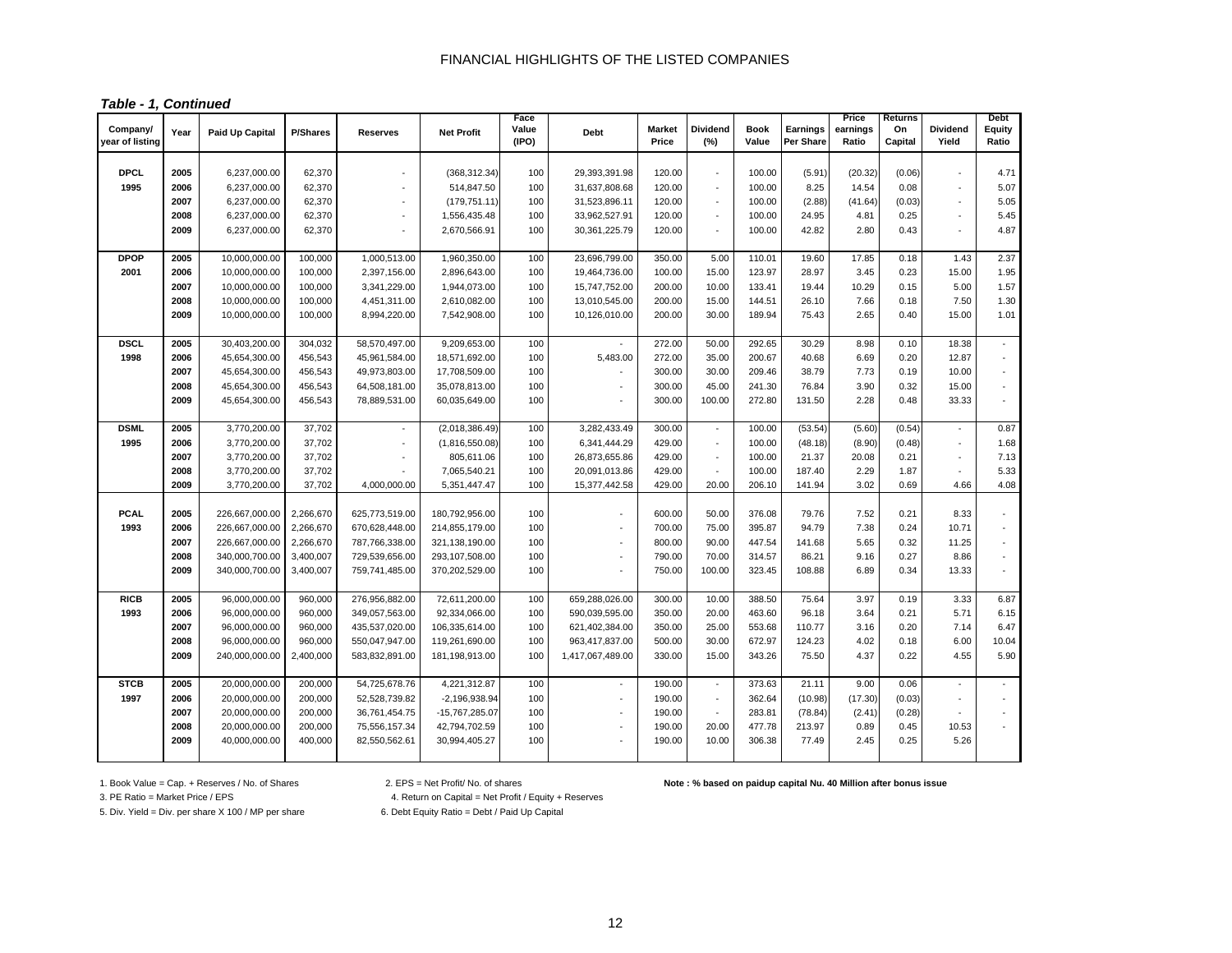#### *Table - 1, Continued*

| Company/<br>year of listing | Year | <b>Paid Up Capital</b> | <b>P/Shares</b> | <b>Reserves</b>          | <b>Net Profit</b> | Face<br>Value<br>(IPO) | <b>Debt</b>              | <b>Market</b><br>Price | <b>Dividend</b><br>(%)   | <b>Book</b><br>Value | Earnings<br>Per Share | Price<br>earnings<br>Ratio | <b>Returns</b><br>On<br>Capital | <b>Dividend</b><br>Yield | <b>Debt</b><br><b>Equity</b><br>Ratio |
|-----------------------------|------|------------------------|-----------------|--------------------------|-------------------|------------------------|--------------------------|------------------------|--------------------------|----------------------|-----------------------|----------------------------|---------------------------------|--------------------------|---------------------------------------|
|                             |      |                        |                 |                          |                   |                        |                          |                        |                          |                      |                       |                            |                                 |                          |                                       |
| <b>EBCC</b>                 | 2005 | 52,100,000.00          | 521,000         | 1,125,967.10             | 5,982,988.10      | 100                    | 39,225,007.00            | 100.00                 |                          | 102.16               | 11.48                 | 8.71                       | 0.11                            |                          | 0.75                                  |
| 2005                        | 2006 | 52.100.000.00          | 521.000         | 775,763.24               | 7,985,796.14      | 100                    | 21,077,434.23            | 100.00                 | 16.00                    | 101.49               | 15.33                 | 6.52                       | 0.15                            | 16.00                    | 0.40                                  |
|                             | 2007 | 52,100,000.00          | 521,000         | 1,816,887.57             | 9,377,124.33      | 100                    | 24,222,594.11            | 140.00                 | 16.00                    | 103.49               | 18.00                 | 7.78                       | 0.17                            | 11.43                    | 0.46                                  |
|                             | 2008 | 52,100,000.00          | 521,000         | 18,832,321               | 58,695,433.44     | 100                    | 3,726,189.05             | 300.00                 | 80.00                    | 136.15               | 112.66                | 2.66                       | 0.83                            | 26.67                    | 0.07                                  |
|                             | 2009 | 52,100,000.00          | 521,000         | 58,352,066               | 55,149,744.90     | 100                    |                          | 300.00                 | 30.00                    | 212.00               | 105.85                | 2.83                       | 0.50                            | 10.00                    |                                       |
| KCL                         | 2007 | 50,000,000.00          | 500,000         | 90,734,813.00            | 4,627,969.00      | 100                    | $\sim$                   | 100.00                 | 7.00                     | 281.47               | 9.26                  | 10.80                      | 0.03                            | 7.00                     | $\sim$                                |
| 2007                        | 2008 | 50,000,000.00          | 500,000         | 93,199,968.00            | 6,965,155.00      | 100                    | $\blacksquare$           | 100.00                 | 9.00                     | 286.40               | 13.93                 | 7.18                       | 0.05                            | 9.00                     |                                       |
|                             | 2009 | 50,000,000.00          | 500,000         | 95,202,516.00            | 9,998,935.00      | 100                    |                          | 100.00                 | 12.00                    | 290.41               | 20.00                 | 5.00                       | 0.10                            | 12.00                    |                                       |
|                             |      |                        |                 |                          |                   |                        |                          |                        |                          |                      |                       |                            |                                 |                          |                                       |
| <b>BTL</b>                  | 2007 | 40,000,000.00          | 400,000         | 4,390,903.29             | 1,832,619.50      | 100                    | $\sim$                   | 100.00                 | $\sim$                   | 110.98               | 4.58                  | 21.83                      | 0.04                            |                          |                                       |
| 2008                        | 2008 | 40.000.000.00          | 400.000         | 12,758,769.59            | 8,367,866.30      | 100                    | $\overline{\phantom{a}}$ | 100.00                 | $\sim$                   | 131.90               | 20.92                 | 4.78                       | 0.16                            |                          |                                       |
|                             | 2009 | 40,000,000.00          | 400.000         | 4,223,372.86             | (7,406,218.48)    | 100                    | $\sim$                   | 105.00                 | $\sim$                   | 110.56               | (18.52)               | (5.67)                     | (0.17)                          |                          |                                       |
|                             |      |                        |                 |                          |                   |                        |                          |                        |                          |                      |                       |                            |                                 |                          |                                       |
| <b>DWAL</b>                 | 2007 | 167,000,000.00         | 1,670,000       | $\sim$                   |                   | 100                    | 150,755,461.40           | $\sim$                 | $\sim$                   | $\sim$               |                       | $\sim$                     | $\overline{a}$                  | $\overline{\phantom{a}}$ | 0.90                                  |
| 2008                        | 2008 | 194,000,000.00         | 1,940,000       |                          |                   | 100                    | 293,344,593.71           | 100.00                 | $\overline{\phantom{a}}$ | 100.00               |                       |                            |                                 |                          | 1.51                                  |
|                             | 2009 | 194,000,000.00         | 1,940,000       | $\overline{\phantom{a}}$ | (23,993,771.89)   | 100                    | 276,073,787.30           | 100.00                 | $\overline{\phantom{a}}$ | 100.00               | (12.37)               | (8.09)                     | (0.12)                          |                          | 1.42                                  |
| <b>JMCL</b>                 | 2007 | 28,430,000.00          | 284,300         | 24,749,169.21            | 35,662,403.33     | 100                    | 10,711,672.04            | $\sim$                 | 70.00                    | 187.05               | 125.44                |                            | 0.67                            |                          | 0.38                                  |
| 2008                        | 2008 | 28.430.000.00          | 284,300         | 68,310,966.99            | 63,462,797.78     | 100                    |                          | 800.00                 | 70.00                    | 340.28               | 223.22                | 3.58                       | 0.66                            | 8.75                     |                                       |
|                             | 2009 | 42,645,000.00          | 426,450         | 103,235,306.89           | 78,990,839.90     | 100                    | 70,046,027.00            | 650.00                 | 70.00                    | 342.08               | 185.23                | 3.51                       | 0.54                            | 10.77                    | 1.64                                  |
|                             |      |                        |                 |                          |                   |                        |                          |                        |                          |                      |                       |                            |                                 |                          |                                       |
| <b>DFAL</b>                 | 2007 | 40,753,000.00          | 407,530         | $\overline{\phantom{a}}$ |                   | 100                    | 111,404,160.15           | $\sim$                 | $\sim$                   | 100.00               |                       | $\sim$                     |                                 |                          | 2.73                                  |
| 2009                        | 2008 | 163,013,000.00         | 1,630,130       | $\overline{\phantom{a}}$ | (28,997,373.00)   | 100                    | 251,874,005.29           |                        | $\sim$                   | 100.00               | (17.79)               |                            | (0.18)                          | $\blacksquare$           | 1.55                                  |
|                             | 2009 | 163,013,000.00         | 1,630,130       |                          | (45,891,943.82)   | 100                    | 326,605,477.02           | 100.00                 | $\sim$                   | 100.00               | (28.15)               | (3.55)                     | (0.28)                          |                          | 2.00                                  |
| <b>BIL</b>                  | 2009 | 100,000,000.00         | 1,000,000       | 4,246,902.12             | 3,246,902.12      | 100.00                 | $\sim$                   | 105.00                 | $\sim$                   | 104.25               | 3.25                  | 32.31                      | 0.03                            |                          |                                       |
| 2009                        |      |                        |                 |                          |                   |                        |                          |                        |                          |                      |                       |                            |                                 |                          |                                       |

1. Book Value = Cap. + Reserves / No. of Shares 2. EPS = Net Profit/ No. of shares

3. PE Ratio = Market Price / EPS 4. Return on Capital = Net Profit / Equity + Reserves

5. Div. Yield = Div. per share X 100 / MP per share 6. Debt Equity Ratio = Debt / Paid Up Capital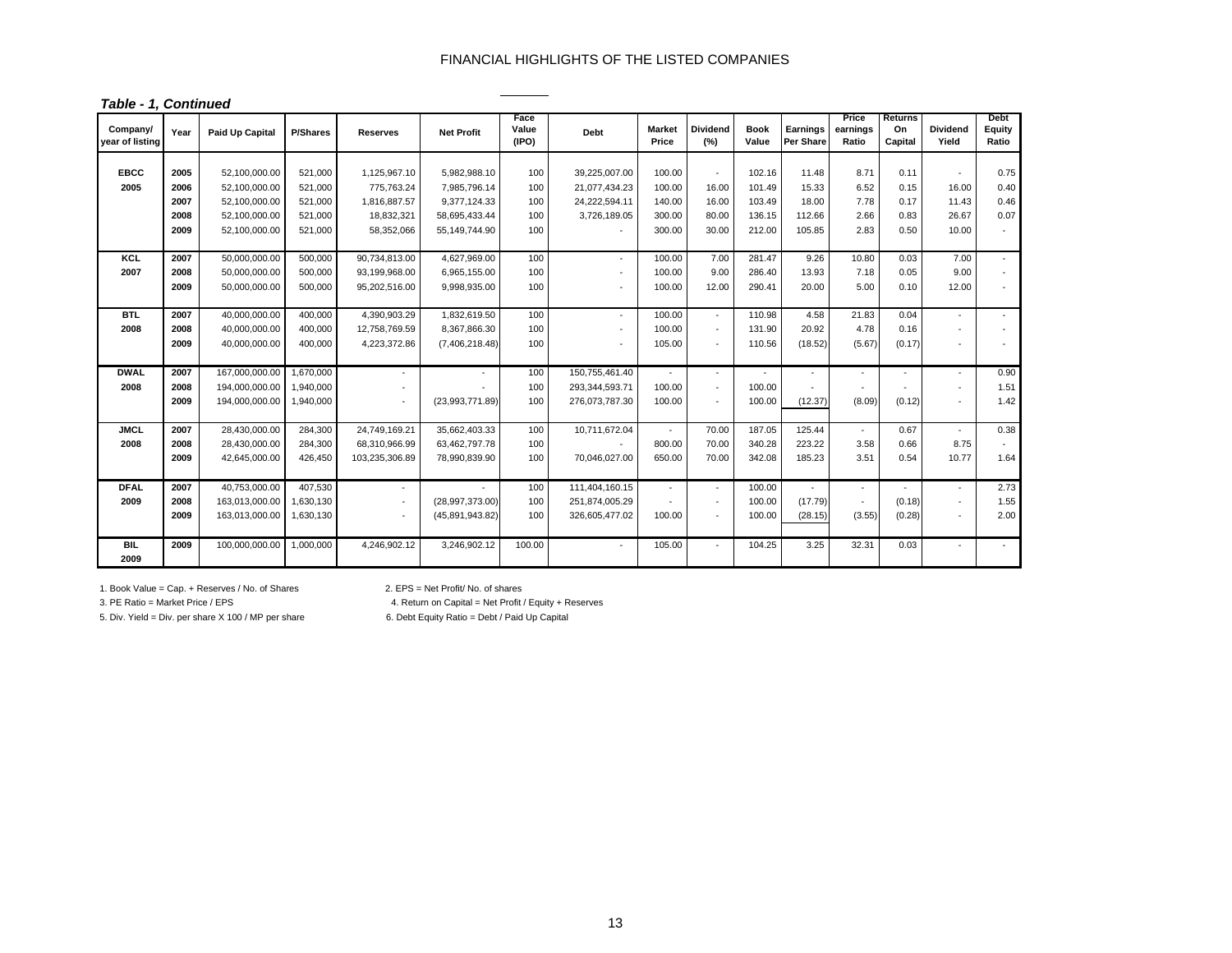#### **SHARE HOLDING PATTERN - (2009)**

| <b>ISSUING</b> |               |             |                     |                          | <b>Holdings in Percent</b> |                          |            |              |
|----------------|---------------|-------------|---------------------|--------------------------|----------------------------|--------------------------|------------|--------------|
|                |               |             | Major               |                          |                            |                          |            |              |
|                |               |             | <b>Shareholders</b> |                          | <b>PUBLIC</b>              |                          |            |              |
| <b>COMPANY</b> | Paid up       | <b>RGOB</b> |                     | <b>FIS</b>               | Instituitional             | Foreign                  | Individual | <b>Total</b> |
|                | <b>Shares</b> |             |                     |                          | Investors                  | Inst.Investors           | Investor   |              |
| <b>BBPL</b>    | 1,400,014     | 47.74       | $\blacksquare$      | 13.26                    | 11.11                      |                          | 27.89      | 100          |
| <b>BCCL</b>    | 1,000,000     |             | 54.25               | 39.23                    | 1.35                       |                          | 5.17       | 100          |
| <b>BDAL</b>    | 25,000        |             | 37.84               | 15.00                    | 6.00                       |                          | 41.16      | 100          |
| <b>BFAL</b>    | 1,500,000     | 25.73       | 43.72               | 8.69                     | 9.66                       | 12.00                    | 0.20       | 100          |
| <b>BIL</b>     | 1,000,000     |             | 40.00               |                          | 0.37                       |                          | 59.63      | 100          |
| <b>BNB</b>     | 3,555,175     | 13.67       | 2.11                | $\overline{\phantom{a}}$ | 38.13                      | -                        | 46.09      | 100          |
| <b>BPCL</b>    | 249.334       |             | 53.72               | 5.10                     | 0.90                       |                          | 40.28      | 100          |
| <b>BTCL</b>    | 209.400       |             | 43.58               |                          | 11.40                      |                          | 45.02      | 100          |
| <b>BTL</b>     | 400,000       |             | 54.92               | $\overline{\phantom{0}}$ |                            |                          | 45.08      | 100          |
| <b>DFAL</b>    | 1,630,130     |             | 45.00               |                          | 21.04                      |                          | 33.96      | 100          |
| <b>DPCL</b>    | 62.370        |             | 98.50               |                          |                            |                          | 1.50       | 100          |
| <b>DPOP</b>    | 100.000       |             | 18.00               |                          | 49.00                      |                          | 33.00      | 100          |
| <b>DSCL</b>    | 456.543       |             | 29.94               |                          | 41.25                      |                          | 28.81      | 100          |
| <b>DML</b>     | 37.702        |             | 61.41               |                          | 24.57                      | $\overline{\phantom{0}}$ | 14.02      | 100          |
| <b>DWAL</b>    | 1,940,000     |             | 87.02               |                          | 0.30                       |                          | 12.68      | 100          |
| <b>EBCC</b>    | 521,000       |             | 72.36               |                          |                            |                          | 27.64      | 100          |
| <b>JMCL</b>    | 426,532       |             | 70.18               | $\overline{\phantom{0}}$ |                            |                          | 29.82      | 100          |
| <b>KCL</b>     | 500.000       | 51.00       |                     | $\overline{\phantom{a}}$ | 28.66                      |                          | 20.34      | 100          |
| <b>PCAL</b>    | 3,400,007     | 40.33       |                     | 1.82                     | 39.75                      |                          | 18.10      | 100          |
| <b>RICB</b>    | 2.400.000     | 18.41       |                     | 0.37                     | 53.24                      |                          | 27.98      | 100          |
| <b>STCB</b>    | 200,000       | 51.00       |                     | 11.96                    | 16.03                      |                          | 21.01      | 100          |

| Table - 3   |        |        |        |        |        |        |        |
|-------------|--------|--------|--------|--------|--------|--------|--------|
| Issuing     | 2003   | 2004   | 2005   | 2006   | 2007   | 2008   | 2009   |
| Company     |        |        |        |        |        |        |        |
| <b>BBPL</b> | 489    | 489    | 489    | 489    | 492    | 491    | 491    |
| <b>BCCL</b> | 267    | 270    | 269    | 264    | 264    | 259    | 259    |
| <b>BDL</b>  | 96     | 96     | 96     | 96     | 96     | 96     | 96     |
| <b>BFAL</b> | 40     | 50     | 46     | 46     | 46     | 44     | 44     |
| BIL.        |        |        |        |        |        |        | 4,432  |
| <b>BNB</b>  | 5,451  | 4,656  | 4,193  | 4,582  | 4,440  | 4,357  | 4,374  |
| <b>BPCL</b> | 104    | 102    | 102    | 129    | 129    | 129    | 128    |
| <b>BTCL</b> | 83     | 161    | 161    | 164    | 164    | 162    | 162    |
| <b>BTL</b>  |        |        |        |        |        | 288    | 289    |
| <b>DFAL</b> |        |        |        |        |        |        | 366    |
| <b>DPCL</b> | 79     | 71     | 71     | 71     | 71     | 71     | 71     |
| <b>DPOP</b> | 203    | 203    | 203    | 213    | 213    | 213    | 213    |
| <b>DSCL</b> | 1,186  | 1,264  | 1,150  | 1,277  | 1,277  | 1,276  | 1,279  |
| <b>DSML</b> | 64     | 69     | 69     | 67     | 67     | 67     | 67     |
| <b>DWAL</b> |        |        |        |        |        | 504    | 507    |
| <b>EBCC</b> |        |        | 1,152  | 1,092  | 1,089  | 1,082  | 1,082  |
| <b>JMCL</b> |        |        |        |        |        | 426    | 418    |
| <b>KCL</b>  |        |        |        |        | 253    | 233    | 233    |
| <b>PCAL</b> | 1,520  | 1,477  | 1,477  | 1,482  | 1,471  | 1,472  | 1,462  |
| <b>RICB</b> | 1,715  | 1,670  | 1,641  | 1,614  | 1,585  | 1,556  | 1,556  |
| <b>STCB</b> | 127    | 125    | 125    | 125    | 125    | 125    | 125    |
|             |        |        |        |        |        |        |        |
| Total :-    | 11,424 | 10,703 | 11,244 | 11,711 | 11,782 | 12,851 | 17,654 |



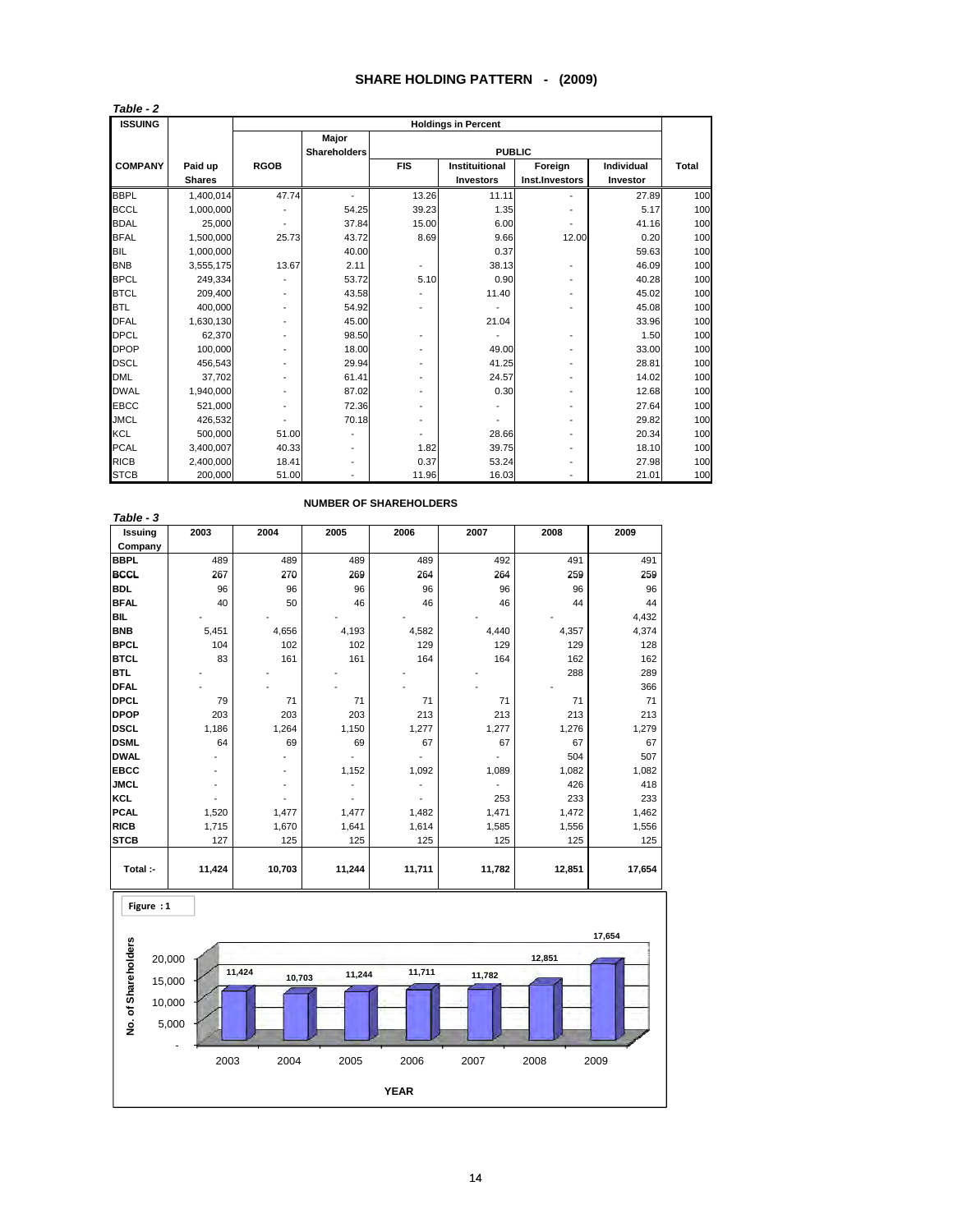| <b>MARKET CAPITALIZATION</b> |  |  |  |  |  |  |
|------------------------------|--|--|--|--|--|--|
|------------------------------|--|--|--|--|--|--|

|              |          | <b>Market Capitalization</b> |          |          |          |          | Nu. in million |
|--------------|----------|------------------------------|----------|----------|----------|----------|----------------|
| Company      | 2003     | 2004                         | 2005     | 2006     | 2007     | 2008     | 2009           |
| <b>BBCL</b>  | 368.00   | 281.75                       | 230.00   | 115.00   | delisted |          |                |
| <b>BBPL</b>  | 124.60   | 126.00                       | 126.00   | 140.00   | 140.00   | 196.00   | 196.00         |
| <b>BCCL</b>  | 500.00   | 500.00                       | 600.00   | 600.00   | 600.00   | 800.00   | 900.00         |
| <b>BDAL</b>  | 2.50     | 2.50                         | 2.50     | 14.10    | 14.10    | 14.09    | 14.09          |
| <b>BFAL</b>  | 210.00   | 765.00                       | 765.00   | 765.00   | 765.00   | 825.00   | 825.00         |
| <b>BIL</b>   |          |                              |          |          |          |          | 105.00         |
| <b>BNB</b>   | 654.54   | 773.55                       | 773.56   | 773.55   | 958.01   | 1,422.07 | 1,496.73       |
| <b>BPCL</b>  | 62.33    | 59.84                        | 59.84    | 24.93    | 24.93    | 24.93    | 24.93          |
| <b>BTCL</b>  | 20.94    | 35.62                        | 35.62    | 35.60    | 35.60    | 63.03    | 63.03          |
| <b>BTL</b>   |          |                              |          |          |          | 40.00    | 42.00          |
| <b>DFAL</b>  |          |                              |          |          |          |          | 163.01         |
| <b>DPCL</b>  | 6.24     | 7.48                         | 7.48     | 7.48     | 7.48     | 7.48     | 7.48           |
| <b>DPOP</b>  | 10.00    | 10.00                        | 35.00    | 10.00    | 20.00    | 20.00    | 20.00          |
| <b>DSCL</b>  | 30.40    | 106.41                       | 82.70    | 124.18   | 136.96   | 136.96   | 136.96         |
| <b>DML</b>   | 3.77     | 11.31                        | 11.31    | 16.17    | 16.17    | 16.17    | 16.17          |
| <b>DWAL</b>  |          |                              |          |          |          | 167.00   | 194.00         |
| <b>EBCC</b>  |          |                              | 52.10    | 52.10    | 72.94    | 156.30   | 156.30         |
| <b>JMCL</b>  |          |                              |          |          |          | 227.44   | 277.25         |
| <b>KCL</b>   |          |                              |          |          | 50.00    | 50.00    | 50.00          |
| <b>PCAL</b>  | 1,178.67 | 1,246.67                     | 1,360.00 | 1,586.67 | 1,813.34 | 2,686.01 | 2,550.01       |
| <b>RICB</b>  | 336.00   | 336.00                       | 288.00   | 336.00   | 336.00   | 480.00   | 792.00         |
| <b>STCB</b>  | 26.00    | 38.00                        | 38.00    | 38.00    | 38.00    | 38.00    | 38.00          |
| <b>TOTAL</b> | 3,533.99 | 4,300.13                     | 4,467.11 | 4,638.78 | 5,028.53 | 7,370.49 | 8,067.97       |



| Note: Figures may not tally due to rounding |  |  |
|---------------------------------------------|--|--|
|---------------------------------------------|--|--|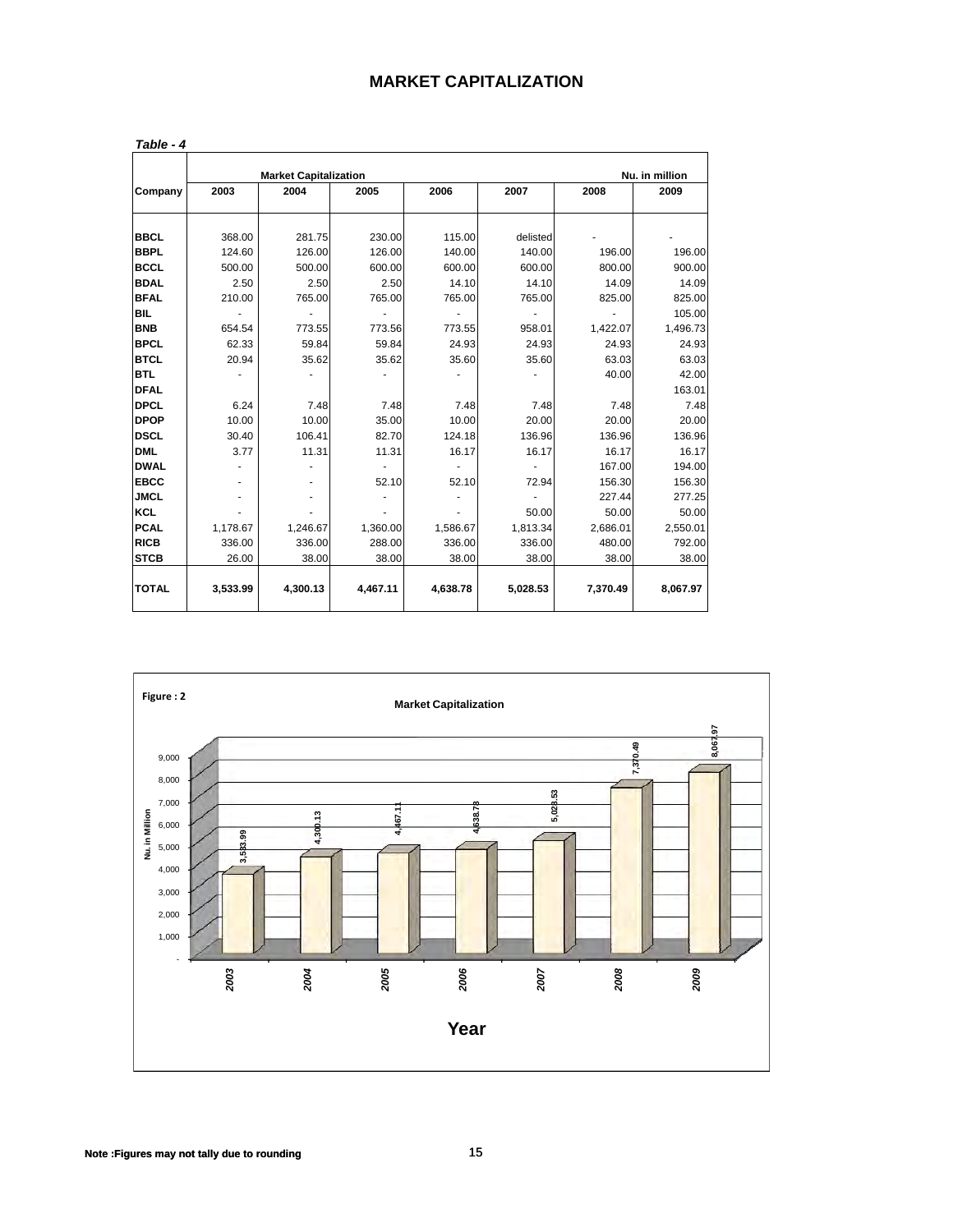#### **TOTAL TRADED VOLUME**

| Table - 5    |           |         |           | No. of shares |           |           |           |
|--------------|-----------|---------|-----------|---------------|-----------|-----------|-----------|
|              |           |         |           |               |           |           |           |
| Company      | 2003      | 2004    | 2005      | 2006          | 2007      | 2008      | 2009      |
|              |           |         |           |               |           |           |           |
| <b>BBCL</b>  | 27,346    | 3,912   | 2,965     | 1,867         |           |           |           |
| <b>BBPL</b>  |           | 5,000   | 140       | 1,403,044     |           | 100       |           |
| <b>BCCL</b>  | 6         |         | 9         | 61            | 1,000,000 | 970       | 20,000    |
| <b>BDAL</b>  |           |         |           |               |           |           |           |
| <b>BFAL</b>  |           | 100     | 1,500,000 |               |           | 534       |           |
| <b>BIL</b>   |           |         |           |               |           |           | 1,001,428 |
| <b>BNB</b>   | 607,369   | 51,106  | 20,997    | 136,383       | 23,444    | 2,413,164 | 187,789   |
| <b>BPCL</b>  | 1,100     | 720     |           | 50            | 71        |           |           |
| <b>BTCL</b>  | 17        | 1,497   | 35        | 210,400       |           | 19,160    |           |
| <b>BTL</b>   |           |         |           |               | 400,000   |           | 300       |
| <b>DFAL</b>  |           |         |           | 407,530       |           | 1,222,600 |           |
| <b>DPCL</b>  |           | 61,437  |           |               |           |           |           |
| <b>DPOP</b>  |           |         | 33        | 70,000        | 50        |           |           |
| <b>DSCL</b>  | 27        | 120,941 | 5,699     | 152,665       | 3,063     |           |           |
| <b>DML</b>   |           | 38,130  |           | 24,185        | 2,026     |           |           |
| <b>DWAL</b>  |           |         |           |               | 417,500   | 1,252,500 | 270,000   |
| <b>EBCC</b>  |           |         | 537,013   | 4,500         | 11,607    | 2,986     |           |
| <b>JMCL</b>  |           |         |           | 85,300        |           | 199,180   | 143,053   |
| <b>KCL</b>   |           |         |           | 245,000       |           | 216       |           |
| <b>PCAL</b>  | 679       | 176     | 2,267,627 | 8,260         | 5,260     | 1,134,737 | 50,895    |
| <b>RICB</b>  | 820,120   | 6,860   | 2,350     | 3,500         | 5,010     | 3,500     | 1,440,550 |
| <b>STCB</b>  |           | 370     |           |               |           | 30        | 200       |
|              |           |         |           |               |           |           |           |
| <b>TOTAL</b> | 1,456,664 | 290,249 | 4,336,868 | 2,752,745     | 1,868,031 | 6,249,677 | 3,114,215 |



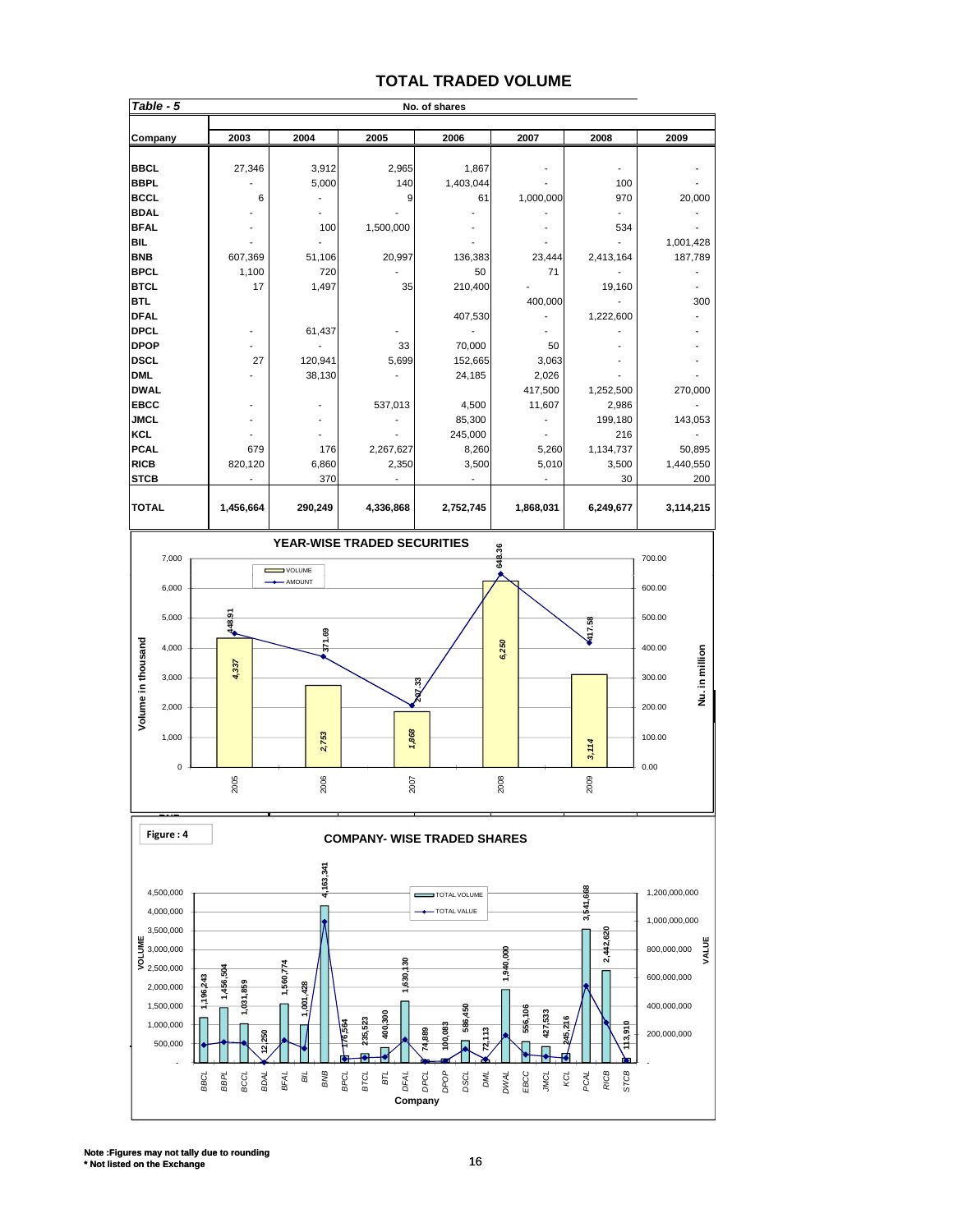#### **PUBLIC OFFERS (IPO)**

| Table 6.1      |         | <b>TRADED VOLUME</b>     |         |         |         |           | No. of shares |               |
|----------------|---------|--------------------------|---------|---------|---------|-----------|---------------|---------------|
|                |         |                          |         |         |         |           |               | <b>TOTAL</b>  |
| <b>COMPANY</b> | 2003    | 2004                     | 2005    | 2006    | 2007    | 2008      | 2009          | <b>VOLUME</b> |
|                |         |                          |         |         |         |           |               |               |
| <b>BBCL</b>    |         |                          |         |         |         |           |               |               |
| <b>BBPL</b>    |         |                          |         |         |         |           |               |               |
| <b>BCCL</b>    |         |                          |         |         |         |           |               |               |
| <b>BDL</b>     |         |                          |         |         |         |           |               |               |
| <b>BFAL</b>    |         |                          |         |         |         |           |               |               |
| <b>BNB</b>     | 595,040 |                          |         | 119,603 |         |           |               | 714,643       |
| <b>BIL</b>     |         |                          |         |         |         |           | 1,000,000     | 1,000,000     |
| <b>BPCL</b>    |         |                          |         |         |         |           |               |               |
| <b>BTCL</b>    |         |                          |         |         |         |           |               |               |
| <b>BTL</b>     |         |                          |         |         | 400,000 |           |               | 400,000       |
| <b>DFAL</b>    |         |                          |         | 407,530 |         | 1,222,600 |               | 1,630,130     |
| <b>DPCL</b>    |         |                          |         |         |         |           |               |               |
| <b>DPOP</b>    |         |                          |         |         |         |           |               |               |
| <b>DSCL</b>    |         |                          |         |         |         |           |               |               |
| <b>DSML</b>    |         |                          |         |         |         |           |               |               |
| <b>DWAL</b>    |         |                          |         |         | 417,500 | 1,252,500 | 270,000       | 1,940,000     |
| <b>EBCC</b>    |         |                          | 521,000 |         |         |           |               | 521,000       |
| <b>JMCL</b>    |         |                          |         | 85,300  |         | 199,000   |               | 284,300       |
| KCL            |         |                          |         | 245,000 |         |           |               | 245,000       |
| <b>PCAL</b>    |         |                          |         |         |         |           |               |               |
| <b>RICB</b>    |         |                          |         |         |         |           |               |               |
| <b>STCB</b>    |         | $\overline{\phantom{a}}$ |         |         |         |           |               |               |
| <b>TOTAL</b>   | 595,040 | $\overline{\phantom{a}}$ | 521,000 | 857,433 | 817,500 | 2,674,100 | 1,270,000     | 6,735,073     |

| Table - 6.2    |        | <b>TRADED VOLUME</b>     |       |        |       |        | Nu. in million |              |
|----------------|--------|--------------------------|-------|--------|-------|--------|----------------|--------------|
| <b>COMPANY</b> |        |                          |       |        |       |        |                | <b>TOTAL</b> |
|                | 2003   | 2004                     | 2005  | 2006   | 2007  | 2008   | 2009           | <b>VALUE</b> |
|                |        |                          |       |        |       |        |                |              |
| <b>BBCL</b>    |        |                          |       |        | ٠     |        |                |              |
| <b>BBPL</b>    | ٠      | $\overline{\phantom{a}}$ |       |        |       |        |                |              |
| <b>BCCL</b>    |        |                          |       |        |       |        |                |              |
| <b>BDAL</b>    |        |                          |       |        |       |        |                |              |
| <b>BFAL</b>    |        |                          |       |        |       |        |                |              |
| <b>BIL</b>     |        |                          |       |        |       |        | 100.00         | 100.00       |
| <b>BNB</b>     | 327.27 | ٠                        |       | 77.74  |       |        |                | 405.01       |
| <b>BPCL</b>    |        |                          |       |        |       |        |                |              |
| <b>BTCL</b>    |        |                          |       |        |       |        |                |              |
| <b>BTL</b>     |        |                          |       |        | 40.00 |        |                | 40.00        |
| <b>DFAL</b>    |        |                          |       | 40.75  |       | 122.26 | ٠              | 163.01       |
| <b>DPCL</b>    | ٠      | ٠                        |       |        | ٠     |        | ٠              |              |
| <b>DPOP</b>    |        |                          |       |        |       |        |                |              |
| <b>DSCL</b>    |        |                          |       |        |       |        |                |              |
| <b>DML</b>     |        |                          |       |        |       |        |                |              |
| <b>DWAL</b>    |        |                          |       |        | 41.75 | 125.25 | 27.00          | 194.00       |
| <b>EBCC</b>    |        |                          | 52.10 |        |       |        |                | 52.10        |
| <b>JMCL</b>    |        |                          |       | 8.53   |       | 19.90  |                | 28.43        |
| <b>KCL</b>     |        |                          |       | 24.50  |       |        |                | 24.50        |
| <b>PCAL</b>    |        |                          |       |        |       |        |                |              |
| <b>RICB</b>    |        |                          |       |        |       |        |                |              |
| <b>STCB</b>    |        | ٠                        |       |        |       |        |                |              |
| <b>TOTAL</b>   | 327.27 | ٠                        | 52.10 | 151.52 | 81.75 | 267.41 | 127.00         | 1,007.05     |

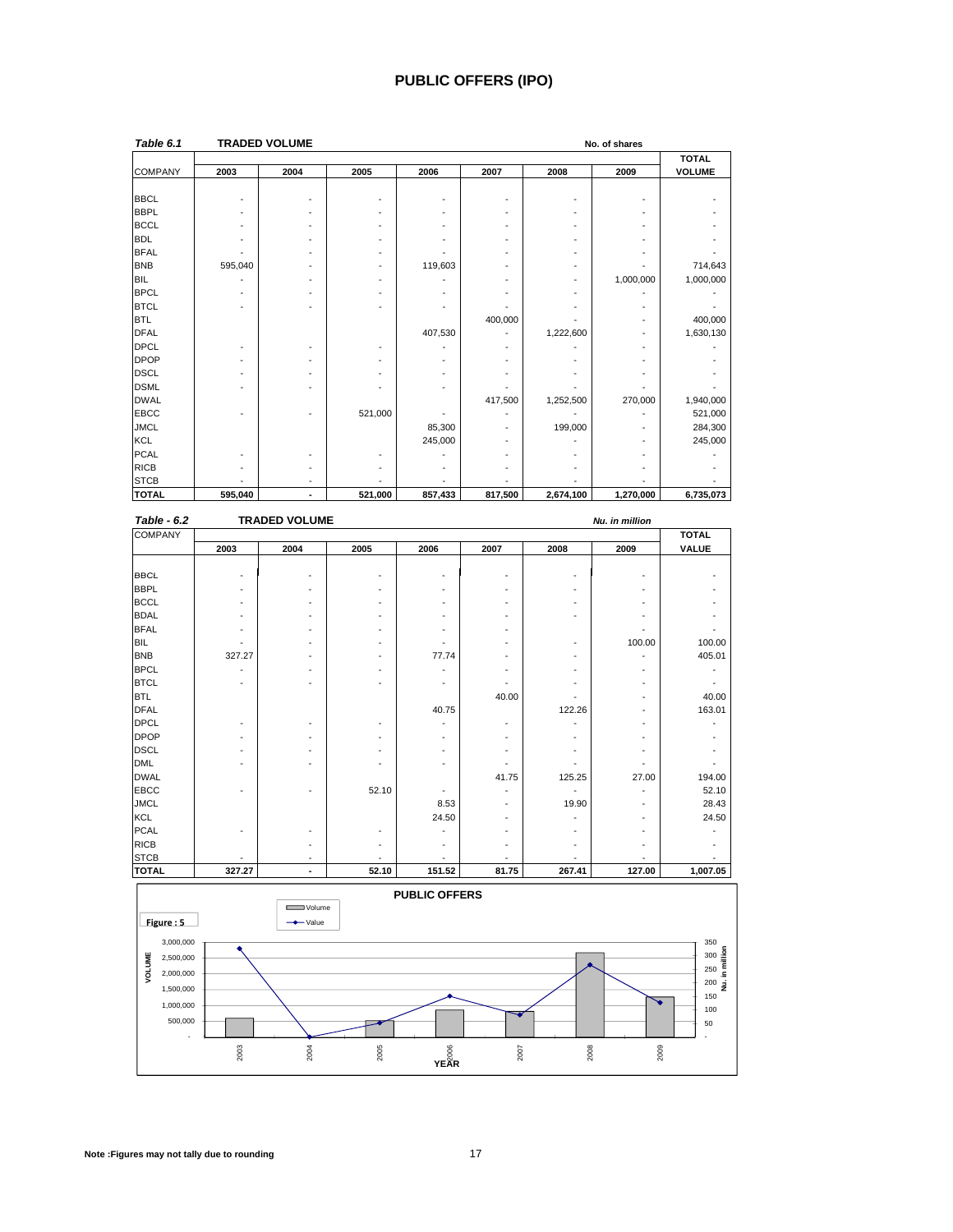#### **DEMAT / BONUS/ RIGHTS**

| <b>Table - 7.1</b> |           |           |                      |           |           | No. of shares |
|--------------------|-----------|-----------|----------------------|-----------|-----------|---------------|
| <b>COMPANY</b>     |           |           | <b>TRADED VOLUME</b> |           |           | <b>TOTAL</b>  |
|                    | 2005      | 2006      | 2007                 | 2008      | 2009      | <b>VOLUME</b> |
|                    |           |           |                      |           |           |               |
| <b>BBPL</b>        |           | 1,400,014 |                      |           |           | 1,400,014     |
| <b>BCCL</b>        |           |           | 1,000,000            |           |           | 1,000,000     |
| <b>BFAL</b>        | 1,500,000 |           |                      |           | ۰         | 1,500,000     |
| <b>BTCL</b>        |           | 209,400   | ۰.                   |           |           | 209,400       |
| <b>BNB</b>         |           |           |                      | 2,365,117 | ۰         | 2,365,117     |
| <b>DSCL</b>        | ۰         | 152,511   | ۰                    |           |           | 152,511       |
| <b>JMCL</b>        |           |           | ۰                    |           | 142,232   | 142,232       |
| <b>PCAL</b>        | 2,266,670 | ۰         |                      | 1,133,337 |           | 3,400,007     |
| <b>RICB</b>        |           |           |                      |           | 1,440,000 | 1,440,000     |
|                    |           |           |                      |           |           |               |
| <b>TOTAL</b>       | 3,766,670 | 1,761,925 | 1,000,000            | 3,498,454 | 1,582,232 | 11,609,281    |
|                    |           |           |                      |           |           |               |

| <b>Table - 7.2</b> | Nu. in million |                |                     |                |                |                  |
|--------------------|----------------|----------------|---------------------|----------------|----------------|------------------|
| <b>COMPANY</b>     |                |                | <b>TRADED VALUE</b> |                |                | TOTAL            |
|                    | 2005           | 2006           | 2007                | 2008           | 2009           | <b>VALUE</b>     |
|                    |                |                |                     |                |                |                  |
| <b>BBPL</b>        |                | 140,001,400.00 |                     |                |                | 140,001,400.00   |
| <b>BCCL</b>        |                |                | 100,000,000.00      |                |                | 100,000,000.00   |
| <b>BFAL</b>        | 150,000,000.00 |                |                     |                |                | 150,000,000.00   |
| <b>BTCL</b>        |                | 20,940,000.00  |                     |                |                | 20,940,000.00    |
| <b>BNB</b>         |                |                |                     | 236,511,700.00 |                | 236,511,700.00   |
| <b>DSCL</b>        |                | 15,251,100.00  |                     |                |                | 15,251,100.00    |
| <b>JMCL</b>        |                |                |                     |                | 14,223,200.00  | 14,223,200.00    |
| <b>PCAL</b>        | 226,667,000.00 |                |                     | 113,333,700.00 |                | 340,000,700.00   |
| <b>RICB</b>        |                |                |                     |                | 144,000,000.00 | 144,000,000.00   |
|                    |                |                |                     |                |                |                  |
| <b>TOTAL</b>       | 376,667,000.00 | 176,192,500.00 | 100,000,000.00      | 349,845,400.00 | 158,223,200.00 | 1,160,928,100.00 |
|                    |                |                |                     |                |                |                  |

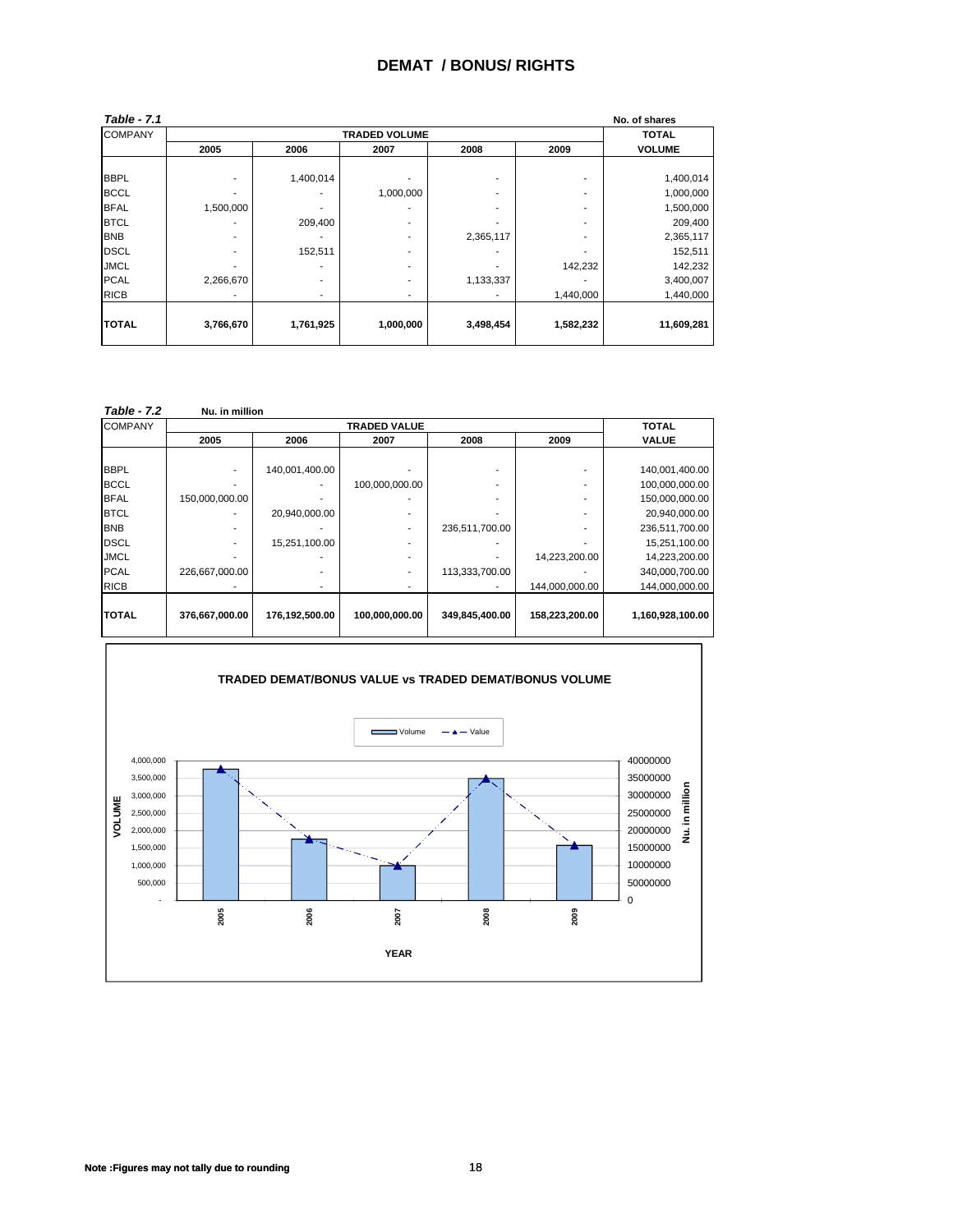#### **SECONDARY MARKET**

| Table - 8.1    |         | <b>TRADED VOLUME</b> |         |                              | No. of shares            |                              |               |
|----------------|---------|----------------------|---------|------------------------------|--------------------------|------------------------------|---------------|
| <b>COMPANY</b> |         |                      |         |                              |                          |                              | <b>TOTAL</b>  |
|                | 2004    | 2005                 | 2006    | 2007                         | 2008                     | 2009                         | <b>VOLUME</b> |
|                |         |                      |         |                              |                          |                              |               |
| <b>BBCL</b>    | 3,912   | 2,965                | 1,867   | Delist                       | Delist                   | Delist                       | 8,744         |
| <b>BBPL</b>    | 5,000   | 140                  | 3,030   | ٠                            | 100                      |                              | 8,270         |
| <b>BCCL</b>    |         | 9                    | 61      | ٠                            | 970                      | 20,000                       | 21,040        |
| <b>BDL</b>     |         |                      |         | ٠                            |                          |                              |               |
| <b>BFAL</b>    | 100     | ٠                    |         | $\overline{\phantom{a}}$     | 534                      |                              | 634           |
| <b>BIL</b>     |         |                      |         |                              |                          | 1,428                        | 1,428         |
| <b>BNB</b>     | 51,106  | 20,997               | 16,780  | 23,444                       | 48,047                   | 187,789                      | 348,163       |
| <b>BPCL</b>    | 720     |                      | 50      | 71                           |                          |                              | 841           |
| <b>BTCL</b>    | 1,497   | 35                   | 1,000   |                              | 19,160                   | $\qquad \qquad \blacksquare$ | 21,692        |
| <b>BTL</b>     |         |                      |         | $\overline{\phantom{a}}$     |                          | 300                          | 300           |
| <b>DFAL</b>    |         |                      |         |                              |                          | ٠                            |               |
| <b>DPCL</b>    | 61,437  | $\blacksquare$       |         |                              |                          | ۰                            | 61,437        |
| <b>DPOP</b>    |         | 33                   | 70,000  | 50                           | $\overline{\phantom{a}}$ | ۰                            | 70,083        |
| <b>DSCL</b>    | 120,941 | 5,699                | 154     | 3,063                        |                          | ۰                            | 129,857       |
| <b>DSML</b>    | 38,130  |                      | 24,185  | 2,026                        |                          | $\qquad \qquad \blacksquare$ | 64,341        |
| <b>EBCC</b>    |         | 16,013               | 4,500   | 11,607                       | 2,986                    | ٠                            | 35,106        |
| <b>JMCL</b>    |         |                      |         | $\qquad \qquad \blacksquare$ | 180                      | 821                          | 1,001         |
| KCL            |         |                      |         |                              | 216                      |                              | 216           |
| <b>PCAL</b>    | 176     | 957                  | 8,260   | 5,260                        | 1,400                    | 50,895                       | 66,948        |
| <b>RICB</b>    | 686     | 2,350                | 3,500   | 5,010                        | 3,500                    | 550                          | 15,596        |
| <b>STCB</b>    | 370     |                      |         | ٠                            | 30                       | 200                          | 600           |
|                |         |                      |         |                              |                          |                              |               |
| <b>TOTAL</b>   | 284,075 | 49,198               | 133,387 | 50,531                       | 77,123                   | 261,983                      | 856,297       |
|                |         |                      |         |                              |                          |                              |               |

| <b>Table - 8.2</b> |        | Nu. in million |                          |                          |                          |                          |              |
|--------------------|--------|----------------|--------------------------|--------------------------|--------------------------|--------------------------|--------------|
| <b>COMPANY</b>     |        |                |                          |                          |                          |                          | <b>TOTAL</b> |
|                    | 2004   | 2005           | 2006                     | 2007                     | 2008                     | 2009                     | VALUE        |
|                    |        |                |                          |                          |                          |                          |              |
| <b>BBCL</b>        | 1.04   | 0.52           | 0.24                     | Delist                   | Delist                   | Delist                   | 1.80         |
| <b>BBPL</b>        | 0.45   | 0.01           | 0.30                     | ٠                        | ٠                        |                          | 0.76         |
| <b>BCCL</b>        | ٠      | 0.06           | 0.37                     | $\overline{\phantom{a}}$ | ٠                        | 18.00                    | 18.43        |
| <b>BDAL</b>        | ٠      |                |                          |                          | $\overline{\phantom{a}}$ |                          |              |
| <b>BFAL</b>        | 0.05   |                |                          |                          | ٠                        |                          | 0.05         |
| <b>BIL</b>         |        |                |                          |                          |                          | 0.15                     | 0.15         |
| <b>BNB</b>         | 34.36  | 13.85          | 11.31                    | 17.40                    | 21.00                    | 76.45                    | 174.37       |
| <b>BPCL</b>        | 0.17   | 0.60           | 0.01                     | 0.01                     |                          | ٠                        | 0.78         |
| <b>BTCL</b>        | 2.49   | ٠              | 0.17                     |                          | 5.75                     | ۰                        | 8.41         |
| <b>BTL</b>         |        |                |                          | $\overline{\phantom{a}}$ | ٠                        | 0.03                     | 0.03         |
| <b>DFAL</b>        |        |                | ٠                        | ٠                        | $\overline{\phantom{a}}$ | $\overline{\phantom{a}}$ |              |
| <b>DPCL</b>        | 6.31   | $\sim$         | $\overline{\phantom{a}}$ | $\overline{\phantom{a}}$ | ٠                        | $\overline{\phantom{a}}$ | 6.31         |
| <b>DPOP</b>        | 0.00   | 0.10           | 7.00                     | 0.01                     | ٠                        | $\overline{\phantom{a}}$ | 7.11         |
| <b>DSCL</b>        | 47.86  | 1.51           | 0.04                     | 0.87                     | ٠                        | $\overline{\phantom{a}}$ | 50.28        |
| <b>DML</b>         | 12.68  |                | 9.29                     | 0.87                     | ۰                        | $\overline{\phantom{a}}$ | 22.84        |
| <b>EBCC</b>        |        | 2.29           | 0.45                     | 1.18                     | 0.54                     |                          | 4.46         |
| <b>JMCL</b>        |        |                |                          | $\overline{\phantom{a}}$ | 0.14                     | 0.45                     | 0.59         |
| KCL                |        |                | ٠                        | ٠                        | 0.02                     | $\overline{\phantom{a}}$ | 0.02         |
| <b>PCAL</b>        | 0.94   | 0.97           | 6.15                     | 3.64                     | 1.12                     | 37.05                    | 49.87        |
| <b>RICB</b>        | 2.40   | 0.86           | 1.22                     | 1.61                     | 1.46                     | 0.19                     | 7.74         |
| <b>STCB</b>        | 0.06   | $\frac{1}{2}$  | $\overline{\phantom{a}}$ | $\overline{\phantom{a}}$ | 0.01                     | 0.04                     | 0.10         |
| <b>TOTAL</b>       | 108.81 | 20.77          | 36.55                    | 25.59                    | 30.04                    | 132.35                   | 221.75       |



Note :Figures may not tally due to rounding **notice in the set of the set of the set of the set of the set of th**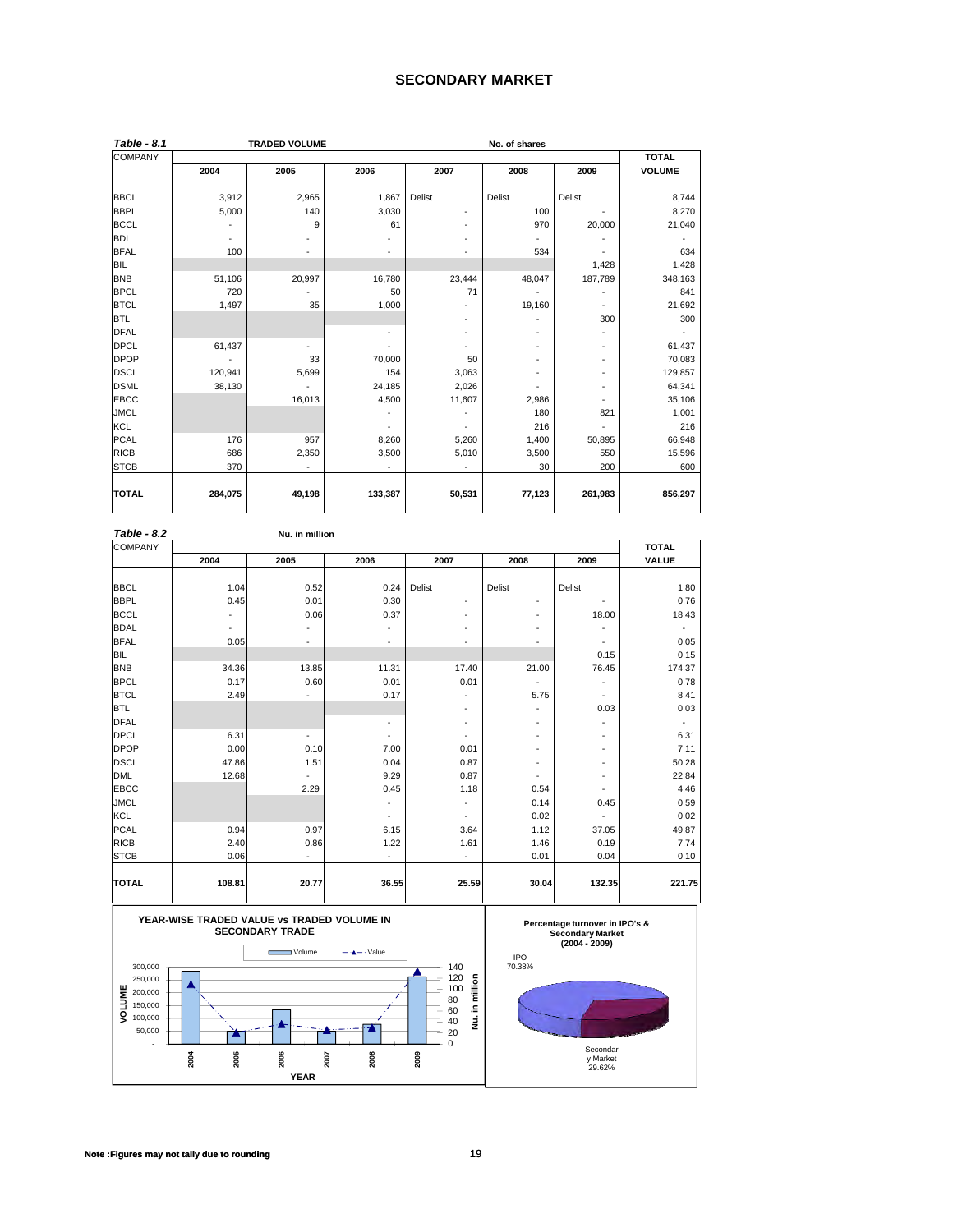#### *Table - 9* **MARKET PRICE** *Table - 9….. Contd.* **MARKET PRICE**

|             |      | <b>Market Price</b> |           | Year End             |
|-------------|------|---------------------|-----------|----------------------|
| Company     | Year | High                | Low       | <b>Closing Price</b> |
| BCCL        | 2004 | 5,000               | 5,000     | 5,000                |
|             | 2005 | 8,000               | 5,000     | 6,000                |
|             | 2006 | 6,000               | 6,000     | 6,000                |
|             | 2007 | N.A                 | N.A       | 600                  |
|             | 2008 | 800                 | 800       | 800                  |
|             | 2009 | 900                 | 900       | 900                  |
| <b>RICB</b> | 2004 | 3,650               | 3,000     | 3,500                |
|             | 2005 | 420                 | 300       | 300                  |
|             | 2006 | 350                 | 300       | 350                  |
|             | 2007 | 350                 | 299       | 350                  |
|             | 2008 | 500                 | 350       | 500                  |
|             | 2009 | 350                 | 100       | 330                  |
| <b>PCAL</b> | 2004 | 5,500               | 4,000     | 5,500                |
|             | 2005 | 600                 | 440       | 600                  |
|             | 2006 | 800                 | 650       | 700                  |
|             | 2007 | 800                 | 550       | 800                  |
|             | 2008 | 800                 | 100       | 790                  |
|             | 2009 | 800                 | 600       | 750                  |
| <b>BTCL</b> | 2004 | 1,701               | 1,000     | 1,701                |
|             | 2005 | 1,701               | 1,701     | 1,701                |
|             | 2006 | 170                 | 170       | 170                  |
|             | 2007 | N.A                 | N.A       | 170                  |
|             | 2008 | 301                 | 300       | 301                  |
|             | 2009 | ΝA                  | <b>NA</b> | 301                  |
| <b>BFAL</b> | 2004 | 510                 | 510       | 510                  |
|             | 2005 | 510                 | 510       | 510                  |
|             | 2006 | 510                 | 100       | 510                  |
|             | 2007 | N.A                 | N.A       | 510                  |
|             | 2008 | 550                 | 510       | 550                  |
|             | 2009 | N.A                 | N.A       | 550                  |
| <b>BBPL</b> | 2004 | 90                  | 90        | 90                   |
|             | 2005 | 90                  | 90        | 90                   |
|             | 2006 | 100                 | 100       | 100                  |
|             | 2007 | N.A                 | N.A       | 100                  |
|             | 2008 | 140                 | 140       | 140                  |
|             | 2009 | N.A                 | N.A       | 140                  |
| <b>BDAL</b> | 2004 | 100                 | 100       | 100                  |
|             | 2005 | 100                 | 100       | 100                  |
|             | 2006 | 100                 | 100       | 100                  |
|             | 2007 | N.A                 | N.A       | 100                  |
|             | 2008 | N.A                 | N.A       | 100                  |
|             | 2009 | N.A                 | N.A       | 100                  |
| <b>BBCL</b> | 2004 | 310                 | 245       | 245                  |
|             | 2005 | 200                 | 140       | 200                  |
|             | 2006 | 220                 | 100       | 100                  |
| <b>JMCL</b> | 2008 | 800                 | 100       | 800                  |
|             | 2009 | 650                 | 100       | 650                  |
| <b>DFAL</b> | 2008 | 100                 | 100       | 100                  |
|             | 2009 | N.A                 | N.A       | 100                  |
| <b>BIL</b>  | 2008 | 100                 | 100       | 100                  |
|             | 2009 | 120                 | 100       | 105                  |
| <b>DWAL</b> | 2008 | 100                 | 100       | 100                  |
|             | 2009 | 100                 | 100       | 100                  |
|             |      |                     |           |                      |

|             |                | <b>Market Price</b> |           | Year End             |             |      | <b>Market Price</b> |     | Year End             |
|-------------|----------------|---------------------|-----------|----------------------|-------------|------|---------------------|-----|----------------------|
| Company     | Year           | High                | Low       | <b>Closing Price</b> | Company     | Year | High                | Low | <b>Closing Price</b> |
| BCCL        | 2004           | 5,000               | 5,000     | 5,000                | <b>BNB</b>  | 2004 | 750                 | 650 | 650                  |
|             | 2005           | 8,000               | 5,000     | 6,000                |             | 2005 | 750                 | 645 | 650                  |
|             | 2006           | 6,000               | 6,000     | 6,000                |             | 2006 | 750                 | 650 | 650                  |
|             | 2007           | N.A                 | N.A       | 600                  |             | 2007 | 805                 | 635 | 805                  |
|             | 2008           | 800                 | 800       | 800                  |             | 2008 | 805                 | 100 | 400                  |
|             | 2009           | 900                 | 900       | 900                  |             | 2009 | 500                 | 400 | 421                  |
| RICB        | 2004           | 3,650               | 3,000     | 3,500                | <b>DPCL</b> | 2004 | 100                 | 120 | 120                  |
|             | 2005           | 420                 | 300       | 300                  |             | 2005 | 120                 | 120 | 100                  |
|             | 2006           | 350                 | 300       | 350                  |             | 2006 | 120                 | 100 | 120                  |
|             | 2007           | 350                 | 299       | 350                  |             | 2007 | N.A                 | N.A | 120                  |
|             | 2008           | 500                 | 350       | 500                  |             | 2008 | N.A                 | N.A | 120                  |
|             | 2009           | 350                 | 100       | 330                  |             | 2009 | N.A                 | N.A | 120                  |
| PCAL        | 2004           | 5,500               | 4,000     | 5,500                | <b>DML</b>  | 2004 | 370                 | 300 | 300                  |
|             | 2005           | 600                 | 440       | 600                  |             | 2005 | 370                 | 300 | 300                  |
|             | 2006           | 800                 | 650       | 700                  |             | 2006 | 429                 | 300 | 429                  |
|             | 2007           | 800                 | 550       | 800                  |             | 2007 | 429                 | 429 | 429                  |
|             | 2008           | 800                 | 100       | 790                  |             | 2008 | N.A                 | N.A | 429                  |
|             | 2009           | 800                 | 600       | 750                  |             | 2009 | N.A                 | N.A | 429                  |
| BTCL        | 2004           | 1,701               | 1,000     | 1,701                | <b>BPCL</b> | 2004 | 240                 | 240 | 240                  |
|             | 2005           | 1,701               | 1,701     | 1,701                |             | 2005 | 240                 | 240 | 240                  |
|             | 2006           | 170                 | 170       | 170                  |             | 2006 | 100                 | 100 | 100                  |
|             | 2007           | N.A                 | N.A       | 170                  |             | 2007 | 100                 | 100 | 100                  |
|             | 2008           | 301                 | 300       | 301                  |             | 2008 | N.A                 | N.A | 100                  |
|             | <b>2009 NA</b> |                     | <b>NA</b> | 301                  |             | 2009 | N.A                 | N.A | 100                  |
| <b>BFAL</b> | 2004           | 510                 | 510       | 510                  | <b>STCB</b> | 2004 | 130                 | 190 | 190                  |
|             | 2005           | 510                 | 510       | 510                  |             | 2005 | 190                 | 130 | 190                  |
|             | 2006           | 510                 | 100       | 510                  |             | 2006 | 190                 | 190 | 190                  |
|             | 2007           | N.A                 | N.A       | 510                  |             | 2007 | N.A                 | N.A | 190                  |
|             | 2008           | 550                 | 510       | 550                  |             | 2008 | 190                 | 190 | 190                  |
|             | 2009           | N.A                 | N.A       | 550                  |             | 2009 | 190                 | 190 | 190                  |
| BBPL        | 2004           | 90                  | 90        | 90                   | <b>DSCL</b> | 2004 | 400                 | 350 | 350                  |
|             | 2005           | 90                  | 90        | 90                   |             | 2005 | 400                 | 250 | 272                  |
|             | 2006           | 100                 | 100       | 100                  |             | 2006 | 272                 | 100 | 272                  |
|             | 2007           | N.A                 | N.A       | 100                  |             | 2007 | 300                 | 275 | 300                  |
|             | 2008           | 140                 | 140       | 140                  |             | 2008 | N.A                 | N.A | 300                  |
|             | 2009           | N.A                 | N.A       | 140                  |             | 2009 | N.A                 | N.A | 300                  |
| <b>BDAL</b> | 2004           | 100                 | 100       | 100                  | <b>DPOP</b> | 2004 | 100                 | 100 | 100                  |
|             | 2005           | 100                 | 100       | 100                  |             | 2005 | 350                 | 350 | 350                  |
|             | 2006           | 100                 | 100       | 100                  |             | 2006 | 100                 | 100 | 100                  |
|             | 2007           | N.A                 | N.A       | 100                  |             | 2007 | 200                 | 200 | 200                  |
|             | 2008           | N.A                 | N.A       | 100                  |             | 2008 | N.A                 | N.A | 200                  |
|             | 2009           | N.A                 | N.A       | 100                  |             | 2009 | N.A                 | N.A | 200                  |
| BBCL        | 2004           | 310                 | 245       | 245                  | EBBC        | 2005 | 200                 | 100 | 100                  |
|             | 2005           | 200                 | 140       | 200                  |             | 2006 | 100                 | 100 | 100                  |
|             | 2006           | 220                 | 100       | 100                  |             | 2007 | 140                 | 100 | 140                  |
| JMCL        | 2008           | 800                 | 100       | 800                  |             | 2008 | 300                 | 140 | 300                  |
|             | 2009           | 650                 | 100       | 650                  |             | 2009 | N.A                 | N.A | 300                  |
| DFAL        | 2008           | 100                 | 100       | 100                  | <b>KCL</b>  | 2007 | 100                 | 100 | 100                  |
|             | 2009           | N.A                 | N.A       | 100                  |             | 2008 | 100                 | 100 | 100                  |
| BIL         | 2008           | 100                 | 100       | 100                  |             | 2009 | N.A                 | N.A | 100                  |
|             | 2009           | 120                 | 100       | 105                  | <b>BTL</b>  | 2008 | N.A                 | N.A | 100                  |
| DWAL        | 2008           | 100                 | 100       | 100                  |             | 2009 | 105                 | 105 | 105                  |
|             |                |                     |           |                      |             |      |                     |     |                      |

\* Drop in figures are due to splitting of shares from Nu.1,000 to Nu.100 per shares Note : NA - no secondary transactions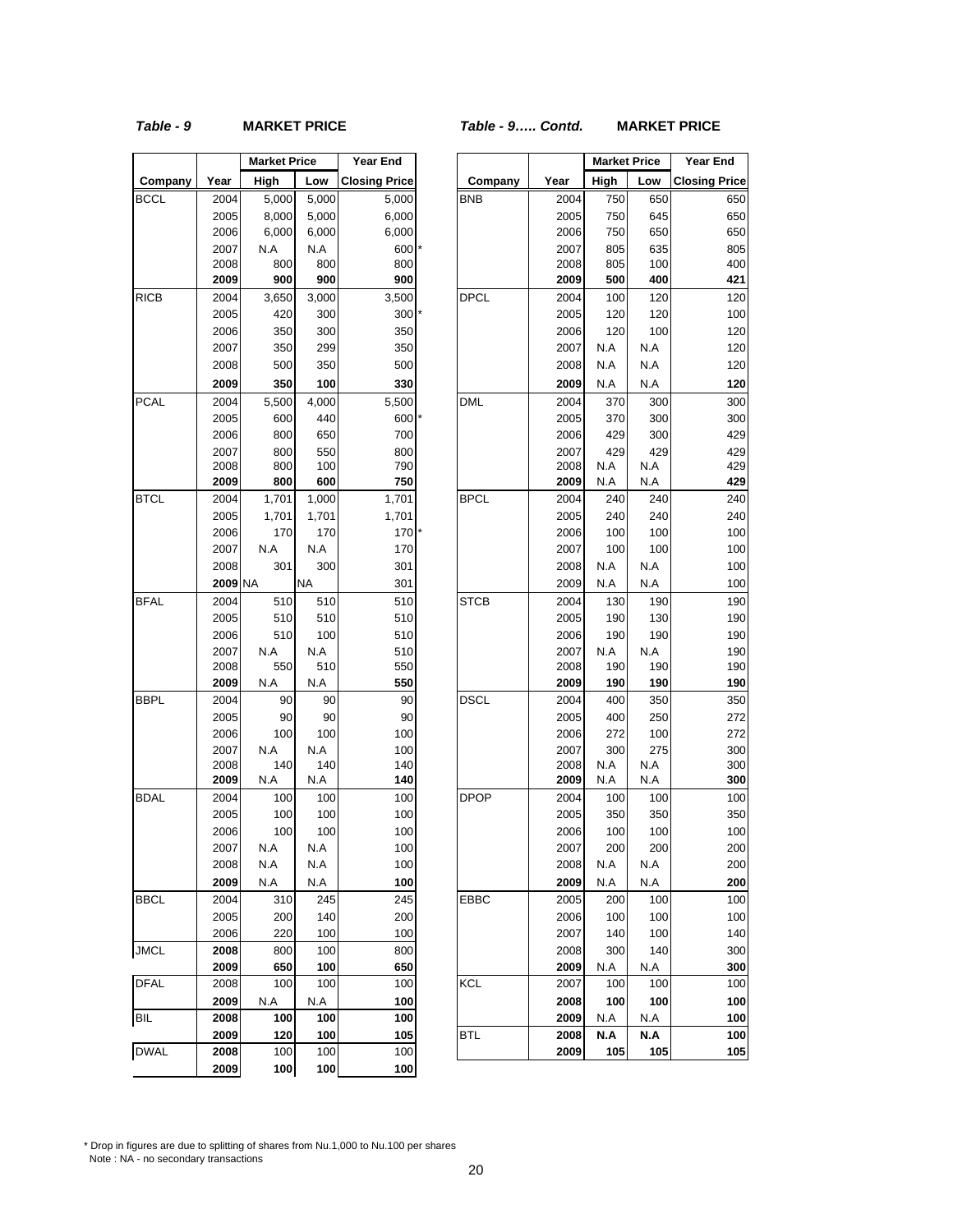#### **YEAR-WISE SECURITIES HOLDINGS IN THE CENTRAL DEPOSITORY**

*Table - 10*

| Company        | 2005               | 2006       | 2007       | 2008       | 2009                                            | Paid Up<br><b>Shares</b> | <b>Face Value Last Sale</b><br>(IPO) | Price (Nu.) | <b>Total Holdings</b><br>Nu. in Millions | Percent<br>holdings<br>of securities |
|----------------|--------------------|------------|------------|------------|-------------------------------------------------|--------------------------|--------------------------------------|-------------|------------------------------------------|--------------------------------------|
|                |                    |            |            |            |                                                 | for 2009                 | Price                                |             | (2009)                                   | in Depository                        |
| <b>BBCL</b>    | 1,150,000          | 1,150,000  |            |            |                                                 |                          | 100                                  | 100         |                                          |                                      |
| <b>BBPL</b>    | 498,100            | 1,400,014  | 1,400,014  | 1,400,014  | 1,400,014                                       | 1,400,014                | 100                                  | 140         | 196,001,960                              | 100%                                 |
| <b>BCCL</b>    | 43,204             | 43,204     | 1,000,000  | 1,000,000  | 1,000,000                                       | 1,000,000                | 100                                  | 900         | 900,000,000                              | 100%                                 |
| <b>BDAL</b>    | 12,250             | 12,250     | 12,250     | 25,000     | 25,000                                          | 25,000                   | 100                                  | 100         | 2,500,000                                | 100%                                 |
| <b>BFAL</b>    | 1,500,000          | 1,500,000  | 1,500,000  | 1,500,000  | 1,500,000                                       | 1,500,000                | 100                                  | 550         | 825,000,000                              | 100%                                 |
| <b>BIL</b>     |                    |            |            |            | 1,000,000                                       | 1,000,000                | 100                                  | 105         | 105,000,000                              | 100%                                 |
| <b>BNB</b>     | 1,190,080          | 1,190,080  | 1,190,080  | 3,555,175  | 3,555,175                                       | 3,555,175                | 100                                  | 421         | 1,496,728,675                            | 100%                                 |
| <b>BPCL</b>    | 249,334            | 249.334    | 249,334    | 249,334    | 249,334                                         | 249,334                  | 100                                  | 100         | 24,933,400                               | 100%                                 |
| <b>BTCL</b>    | 10.416             | 209.400    | 209,400    | 209,400    | 209.400                                         | 209,400                  | 100                                  | 301         | 63,029,400                               | 100%                                 |
| <b>BTL</b>     |                    |            |            | 400,000    | 400.000                                         | 400,000                  | 100                                  | 105         | 42,000,000                               | 100%                                 |
| <b>DFAL</b>    |                    |            |            |            | 1.630.130                                       | 1,630,130                | 100                                  | 100         | 163,013,000                              | 100%                                 |
| <b>DPCL</b>    | 62,370             | 62.370     | 62,370     | 62,370     | 62,370                                          | 62,370                   | 100                                  | 120         | 7,484,400                                | 100%                                 |
| <b>DPOP</b>    | 30,000             | 100.000    | 100,000    | 100,000    | 100,000                                         | 100,000                  | 100                                  | 200         | 20,000,000                               | 100%                                 |
| <b>DSCL</b>    | 304,032            | 456,543    | 456,543    | 456,543    | 456,543                                         | 456,543                  | 100                                  | 300         | 136,962,900                              | 100%                                 |
| <b>DML</b>     | 37,702             | 37,702     | 37,702     | 37,702     | 37,702                                          | 37,702                   | 100                                  | 429         | 16,174,158                               | 100%                                 |
| <b>DWAL</b>    |                    |            |            | 1,940,000  | 1,940,000                                       | 1,940,000                | 100                                  | 100         | 194,000,000                              | 100%                                 |
| EBCC           | 521.000            | 521.000    | 521,000    | 521,000    | 521,000                                         | 521,000                  | 100                                  | 300         | 156,300,000                              | 100%                                 |
| <b>JMCL</b>    |                    |            |            | 284,300    | 426,532                                         | 426,532                  | 100                                  | 650         | 277,245,800                              | 100%                                 |
| <b>KCL</b>     |                    |            | 500.000    | 500,000    | 500,000                                         | 500,000                  | 100                                  | 100         | 50,000,000                               | 100%                                 |
| <b>PCAL</b>    | 2,266,670          | 2,266,670  | 2,266,670  | 3,400,007  | 3,400,007                                       | 3,400,007                | 100                                  | 750         | 2,550,005,250                            | 100%                                 |
| <b>RICB</b>    | 960,000            | 960,000    | 960,000    | 960,000    | 2,400,000                                       | 2,400,000                | 100                                  | 330         | 792,000,000                              | 100%                                 |
| <b>STCB</b>    | 200.000            | 200.000    | 200.000    | 200.000    | 200.000                                         | 200,000                  | 100                                  | 190         | 38,000,000                               | 100%                                 |
| <b>TOTAL:-</b> | 9.035.158          | 10,358,567 | 10.665.363 | 16.800.845 | 21.013.207                                      | 21.013.207               |                                      |             | 8,056,378,943                            | 100.00%                              |
|                | $Eicure2 + \Omega$ |            |            |            | VEAD WISE SECURITIES HELD IN CENTRAL DEDOSITORY |                          |                                      |             |                                          |                                      |

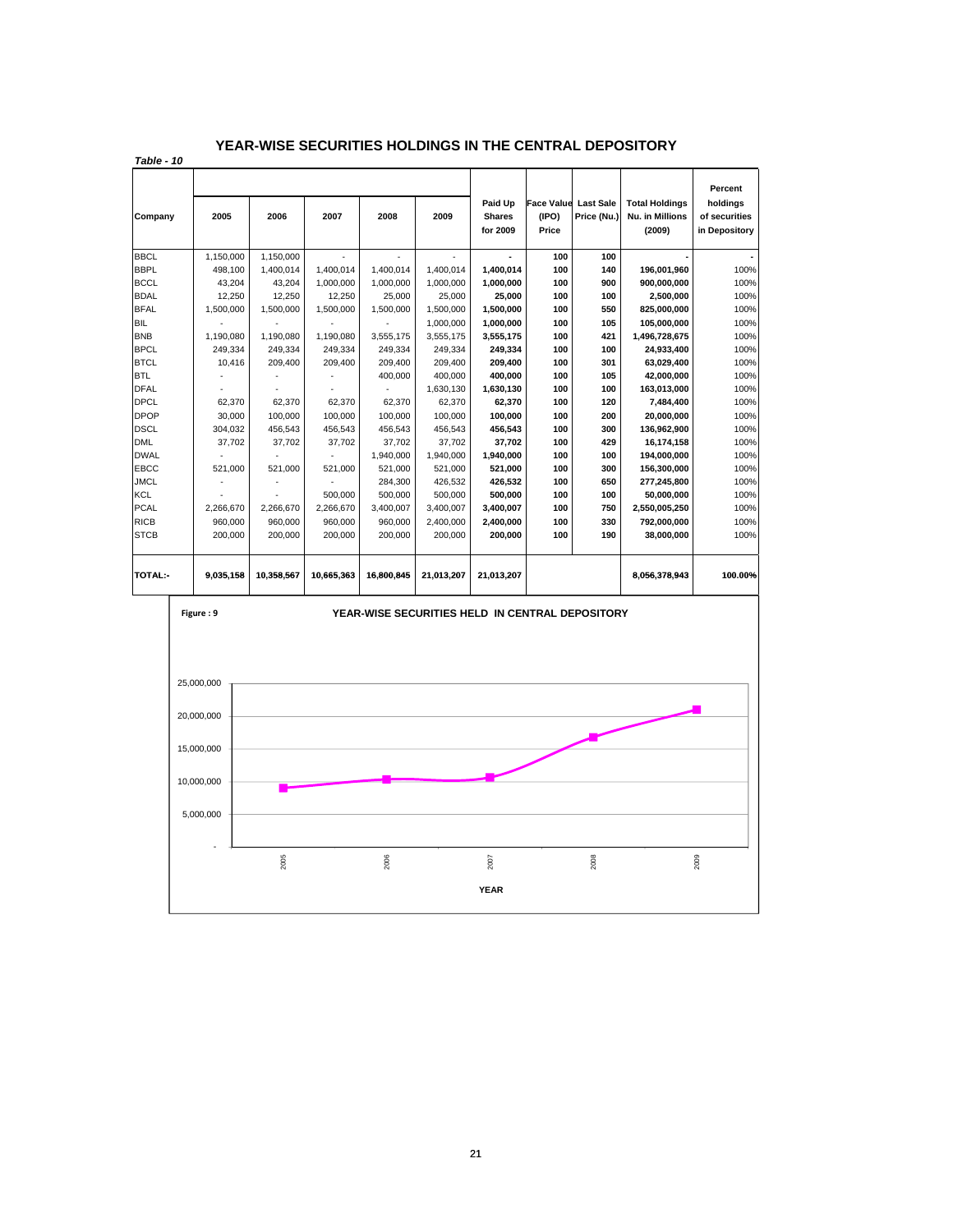#### DIVIDEND RECORDS

| Table - 11  |      |      |             |      |      |      |      | (In Percent) |
|-------------|------|------|-------------|------|------|------|------|--------------|
| Company     | 2002 | 2003 | 2004        | 2005 | 2006 | 2007 | 2008 | 2009         |
|             |      |      |             |      |      |      |      |              |
| <b>BBPL</b> |      | 6    | 10          | 15   | 15   | 5    | 6    | 15           |
| <b>BBCL</b> |      |      |             |      |      |      |      |              |
| <b>BCCL</b> | 30   | 30   | 40          | 25   | 10   | 15   | 10   |              |
| <b>BDAL</b> |      |      |             |      |      |      |      |              |
| <b>BFAL</b> |      | 35   | 15          |      | 15   |      | 40   | 50           |
| <b>BNB</b>  | 25   | 30   | 50          | 70   | 100  |      | 28.5 | 28.5         |
| <b>BPCL</b> | 15   | 30   | 20          | 20   | 25   |      | 25   | 35           |
| <b>BTCL</b> | 20   |      | $\mathbf 0$ |      | 20   |      | 30   |              |
| <b>BTL</b>  |      |      |             |      |      |      |      |              |
| <b>DPCL</b> |      |      |             |      |      |      |      |              |
| <b>DPOP</b> |      |      |             | 5    | 15   | 10   | 15   | 30           |
| <b>DSCL</b> |      |      | $\Omega$    | 50   | 35   | 30   | 45   | 100          |
| <b>DML</b>  |      |      |             |      |      |      |      |              |
| <b>DWAL</b> |      |      |             |      |      |      |      |              |
| <b>EBCC</b> |      |      |             |      | 16   | 16   | 80   | 30           |
| <b>JMCL</b> |      |      |             |      |      | 70   | 70   | 70           |
| <b>KCL</b>  |      |      |             |      |      | 7    | 9    | 12           |
| <b>PCAL</b> | 75   | 50   | 50          | 50   | 75   | 90   | 70   | 100          |
| <b>RICB</b> |      |      | 20          | 10   | 20   | 25   | 30   | 15           |
| <b>STCB</b> | 20   | 30   | 25          |      |      |      | 20   | 10           |

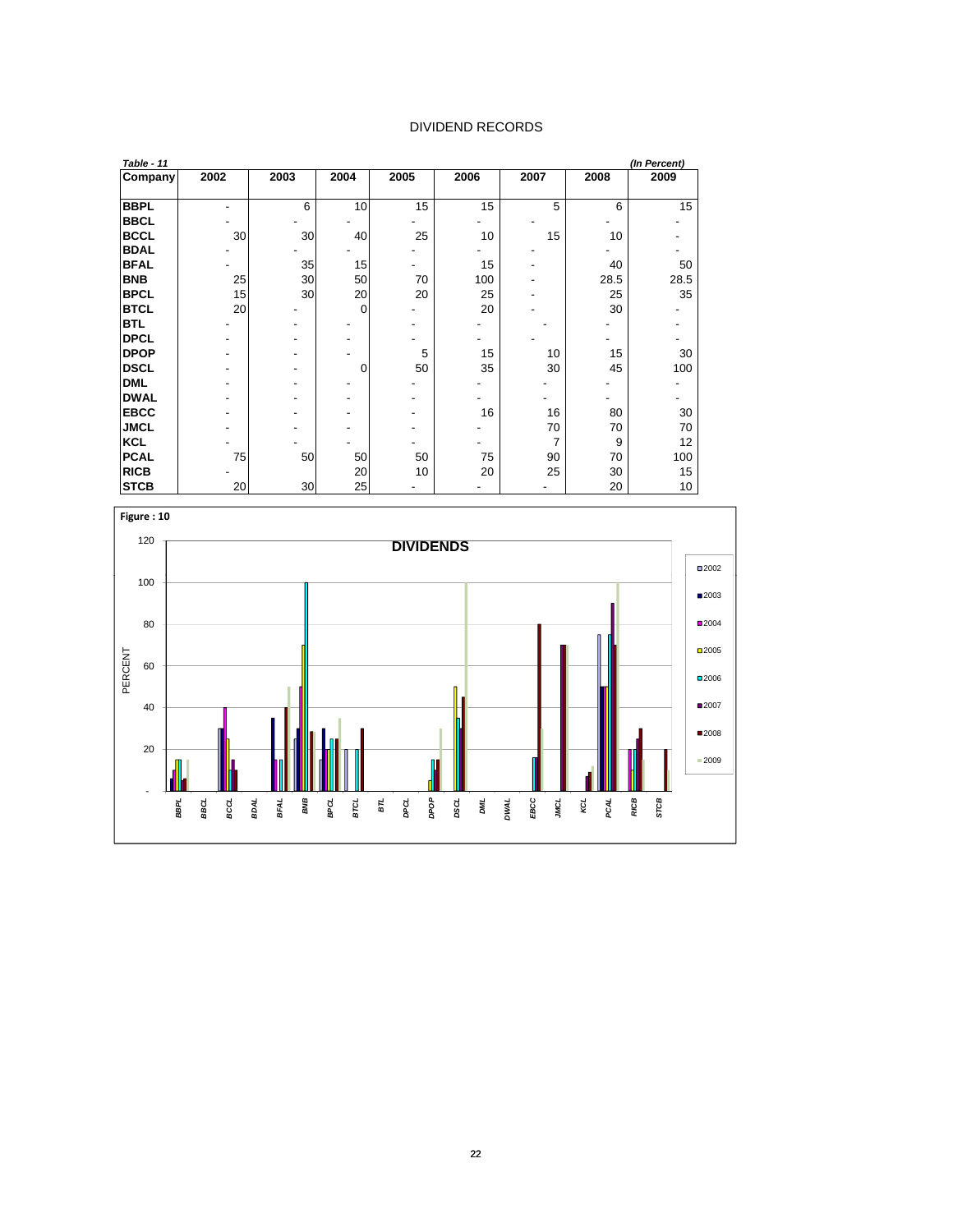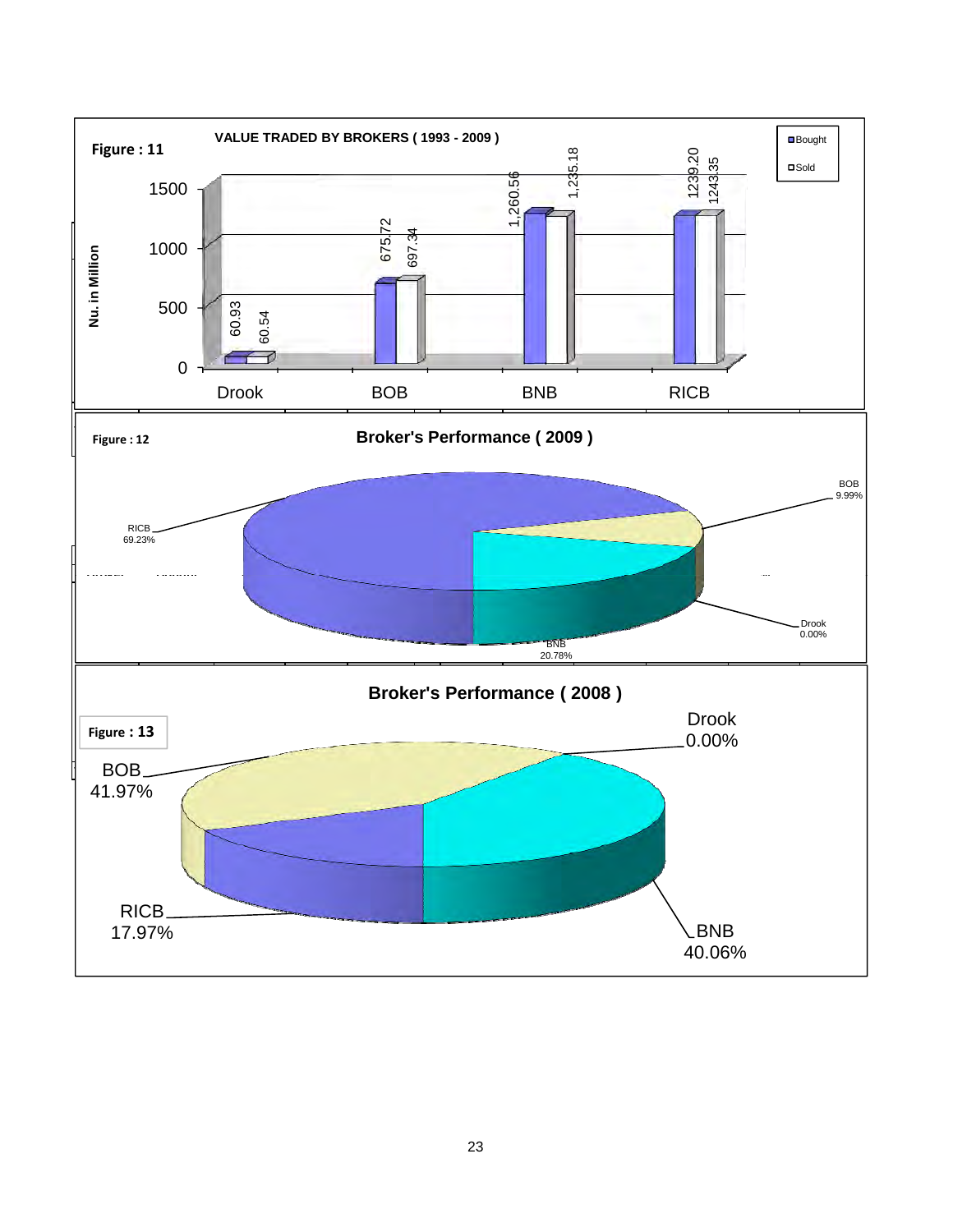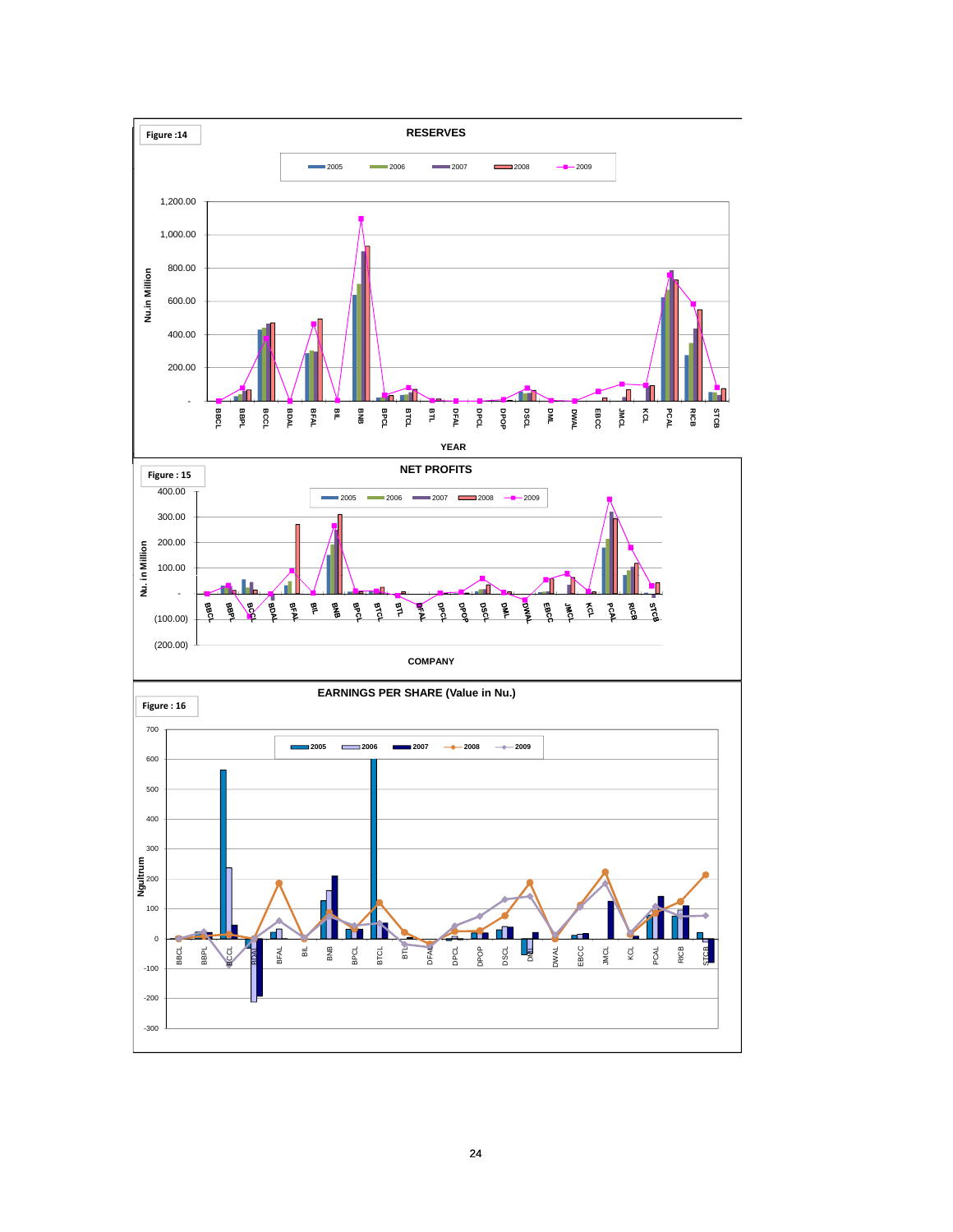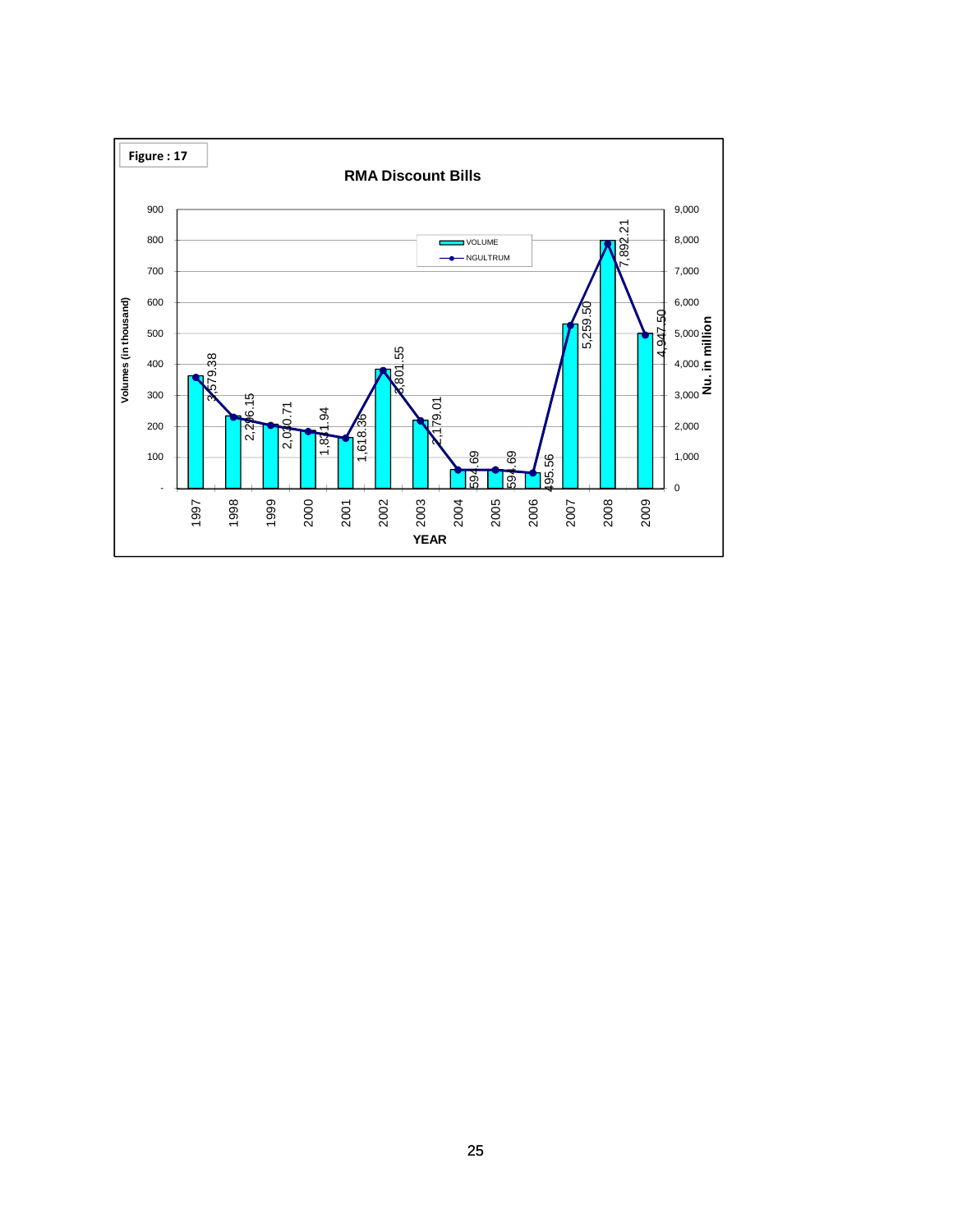

|  | <b>RGOB Treasury Bills</b> |  |
|--|----------------------------|--|
|--|----------------------------|--|

*Table - 12*

| Year             | Bills | <b>UNITS</b> | Nu.in million |
|------------------|-------|--------------|---------------|
|                  |       |              |               |
| Year - 2003 T003 |       | 500,000      | 500           |
| Year - 2004 T004 |       | 500,000      | 500           |
| Year - 2005 T005 |       | 300,000      | 300           |
| Year - 2006      |       |              |               |
| Year - 2007      |       |              |               |
| Year - 2008      |       |              |               |
| Year - 2009      | R201  | 200,000      | 2,000         |
|                  | TOTAL | 1,500,000    | 3,300         |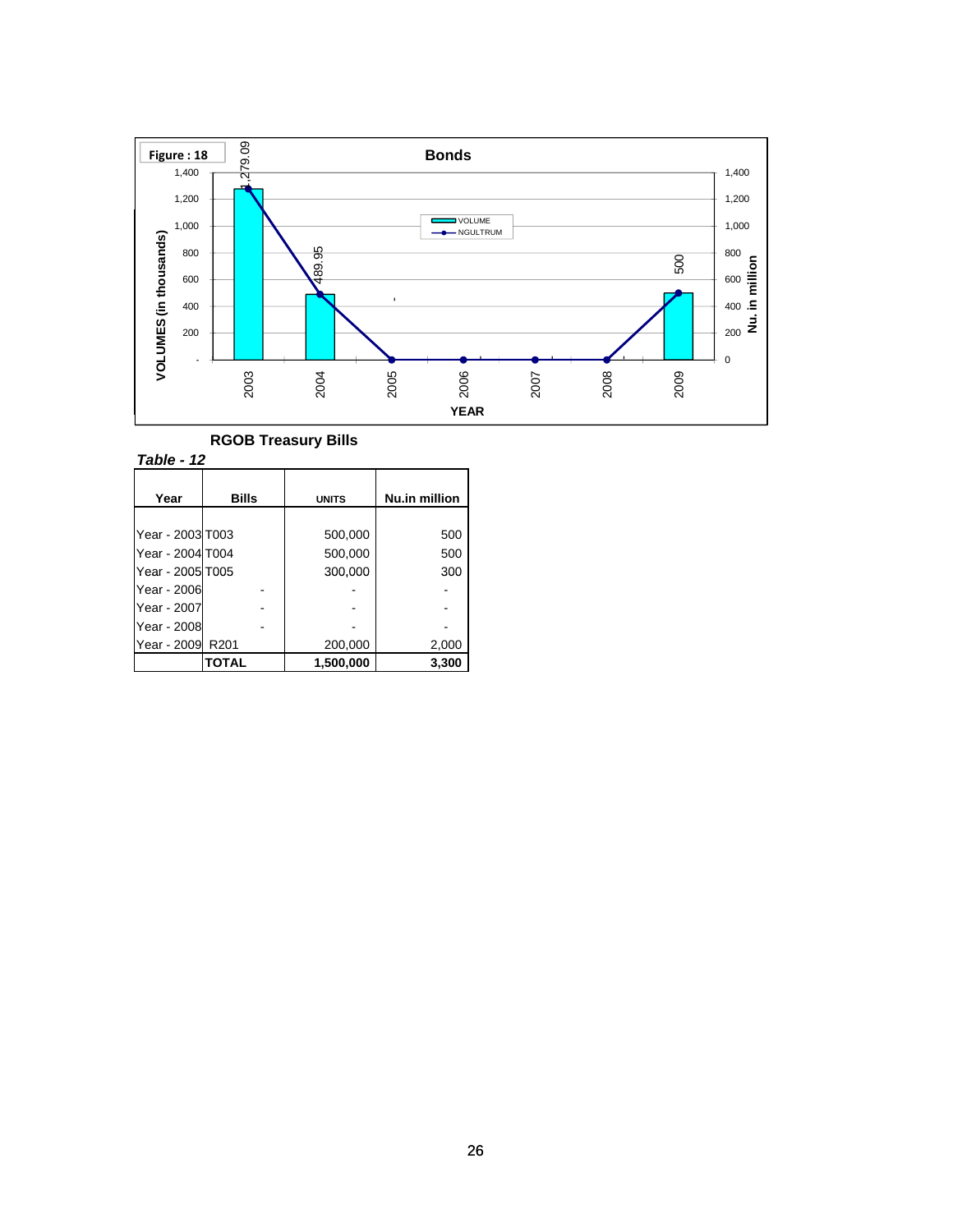#### **ROYAL SECURITIES EXCHANGE OF BHUTAN LIMITED BALANCE SHEET AS AT 31 DECEMBER 2009**

| <b>Sources of Funds</b>        | 2008         | 2009         |
|--------------------------------|--------------|--------------|
|                                | (Nu.)        | (Nu.)        |
|                                |              |              |
| Share Capital                  | 2,000,000.00 | 2,000,000.00 |
| <b>General Reserve</b>         | 6,021,092.48 | 5,858,467.12 |
| <b>Capital Grants</b>          | 0.00         | 0.00         |
| <b>Total</b>                   | 8,021,092.48 | 7,858,467.12 |
| <b>Application of Funds</b>    |              |              |
| <b>Fixed Assets</b>            |              |              |
| <b>Gross Block</b>             | 4,506,057.22 | 4,513,057.22 |
| Less: Accumulated Depreciation | (3,608,569)  | (3,822,419)  |
|                                | 897,488.07   | 690,638.02   |
| Investments                    | 2,725,000.00 | 2,725,000.00 |
| <b>Current Assets:</b>         |              |              |
| <b>Cash and Bank Balances</b>  | 5,987,994.36 | 5,405,958.95 |
| Loans and Advances             | 130,205.09   | 57,875.22    |
| Other Assets                   | 391,717.81   | 286,727.54   |
|                                | 6,509,917.26 | 5,750,561.71 |
| Less: Current Liabilities      | 2,111,312.85 | 1,307,732.61 |
| <b>Net Current Assets</b>      | 4,398,604.41 | 4,442,829.10 |
| <b>Total</b>                   | 8,021,092.48 | 7,858,467.12 |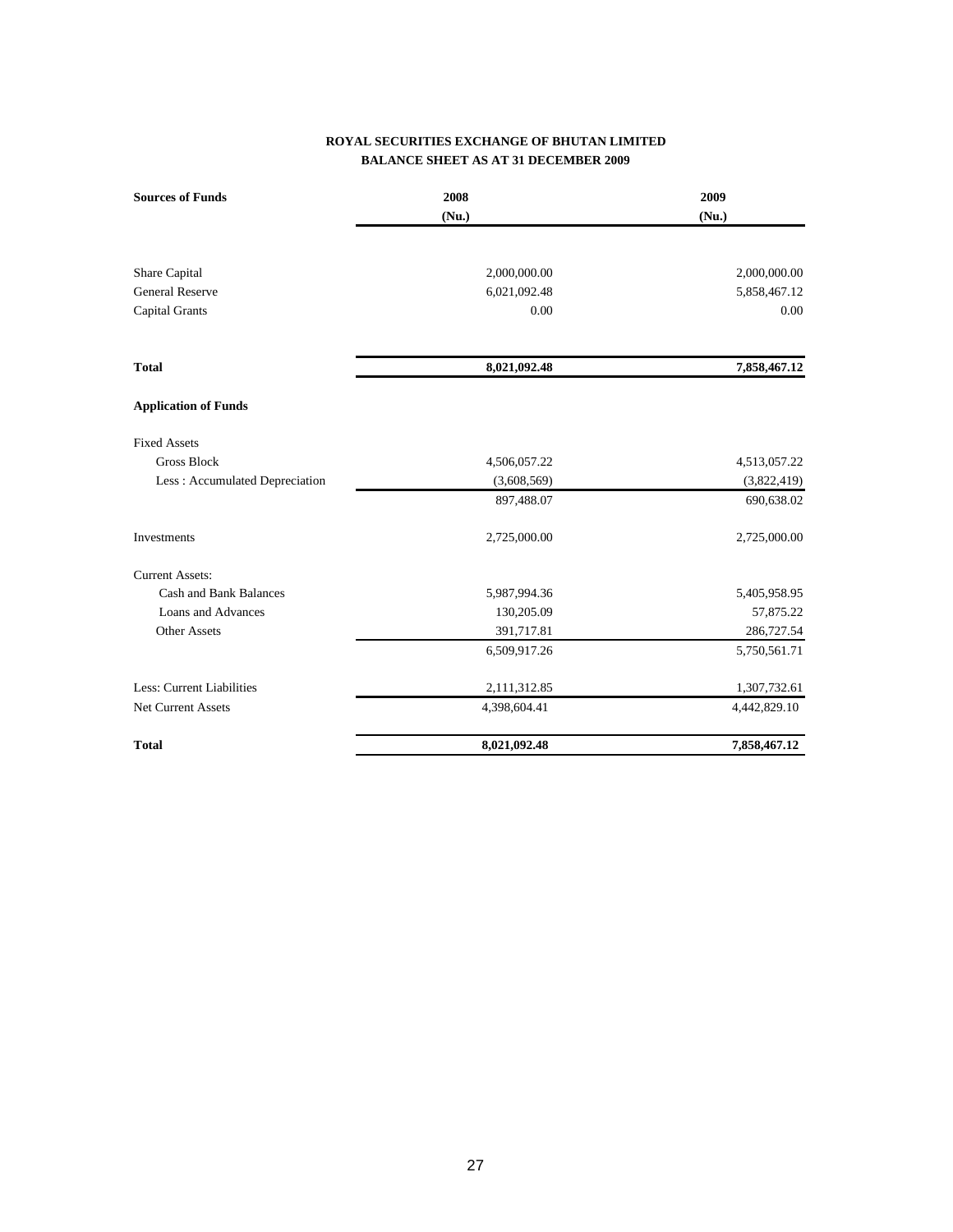#### **ROYAL SECURITIES EXCHANGE OF BHUTAN LIMITED PROFIT & LOSS ACCOUNT FOR THE YEAR ENDED 31 DECEMBER 2009**

|                                                          | 2008         | 2009          |  |
|----------------------------------------------------------|--------------|---------------|--|
|                                                          | (Nu.)        | (Nu.)         |  |
| <b>Income</b>                                            |              |               |  |
| Revenue and Commission                                   | 6,204,382.95 | 2,638,093.06  |  |
| Other Income                                             | 341,159.19   | 425,531.15    |  |
| <b>Total</b>                                             | 6,545,542.14 | 3,063,624.21  |  |
| <b>Expenditure</b>                                       |              |               |  |
| Employees Remuneration & Benefits                        | 1,526,024.00 | 2,143,991.00  |  |
| Other Expenses                                           | 1,129,221.12 | 868,408.52    |  |
| Depreciation                                             | 295,212.29   | 213,850.05    |  |
| Total                                                    | 2,950,457.41 | 3,226,249.57  |  |
| Profit before Tax                                        | 3,595,084.73 | (162, 625.36) |  |
| Provision for Taxation                                   | 1,078,525.42 |               |  |
| Profit / (Loss) after tax transferred to General Reserve | 2,516,559.31 | (162, 625.36) |  |